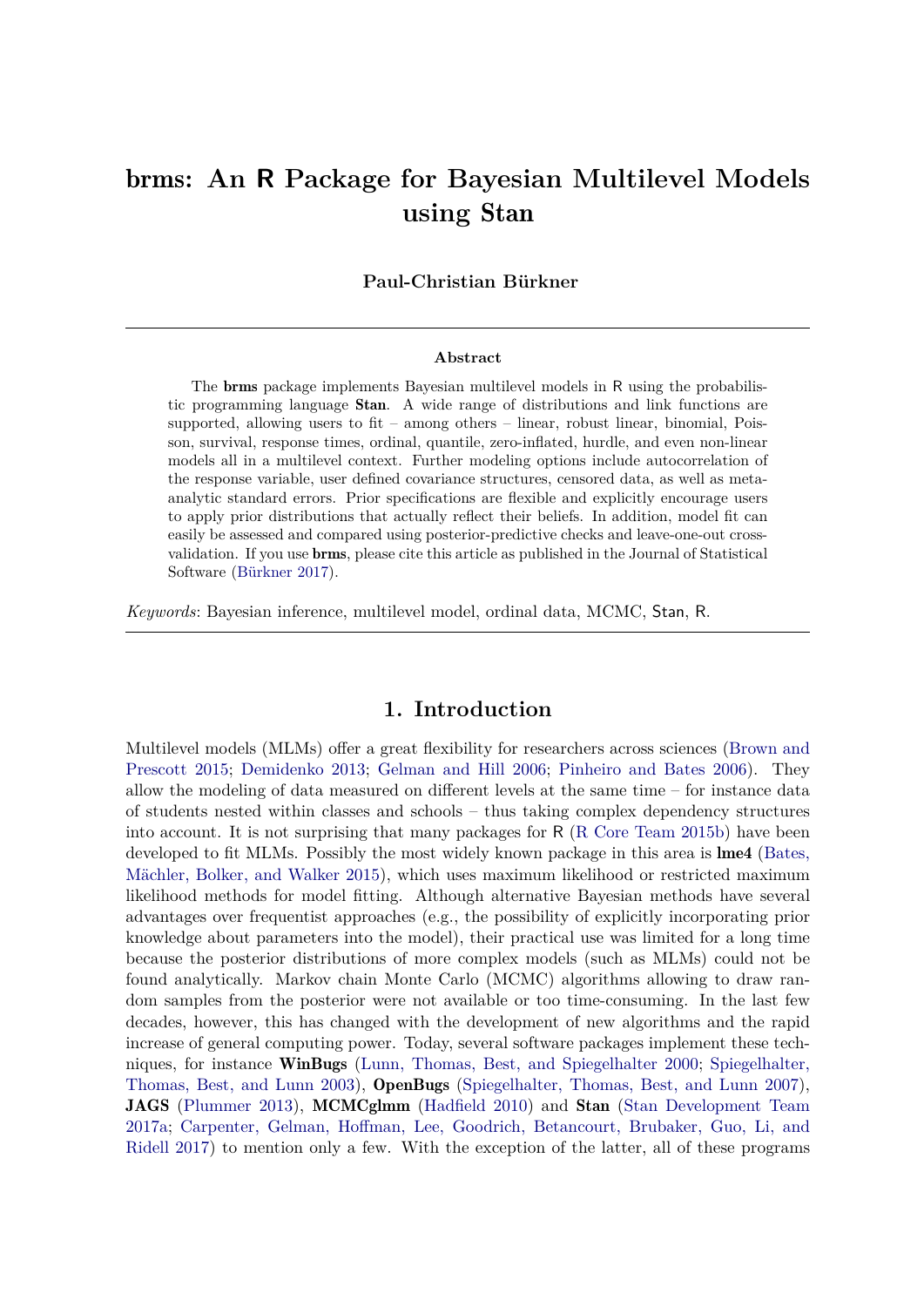are primarily using combinations of Metropolis-Hastings updates [\(Metropolis, Rosenbluth,](#page-21-2) [Rosenbluth, Teller, and Teller 1953;](#page-21-2) [Hastings 1970\)](#page-21-3) and Gibbs-sampling [\(Geman and Ge](#page-21-4)[man 1984;](#page-21-4) [Gelfand and Smith 1990\)](#page-20-2), sometimes also coupled with slice-sampling [\(Damien,](#page-20-3) [Wakefield, and Walker 1999;](#page-20-3) [Neal 2003\)](#page-22-6). One of the main problems of these algorithms is their rather slow convergence for high-dimensional models with correlated parameters [\(Neal](#page-22-7) [2011;](#page-22-7) [Hoffman and Gelman 2014;](#page-21-5) [Gelman, Carlin, Stern, and Rubin 2014\)](#page-20-4). Furthermore, Gibbs-sampling requires priors to be conjugate to the likelihood of parameters in order to work efficiently [\(Gelman](#page-20-4) *et al.* [2014\)](#page-20-4), thus reducing the freedom of the researcher in choosing a prior that reflects his or her beliefs. In contrast, Stan implements Hamiltonian Monte Carlo [\(Duane, Kennedy, Pendleton, and Roweth 1987;](#page-20-5) [Neal 2011\)](#page-22-7) and its extension, the No-U-Turn Sampler (NUTS) [\(Hoffman and Gelman 2014\)](#page-21-5). These algorithms converge much more quickly especially for high-dimensional models regardless of whether the priors are conjugate or not [\(Hoffman and Gelman 2014\)](#page-21-5).

Similar to software packages like **WinBugs, Stan** comes with its own programming language, allowing for great modeling flexibility (cf., [Stan Development Team 2017b;](#page-22-8) [Carpenter](#page-19-3) *et al.* [2017\)](#page-19-3). Many researchers may still hesitate to use Stan directly, as every model has to be written, debugged and possibly also optimized. This may be a time-consuming and error prone process even for researchers familiar with Bayesian inference. The package brms, presented in this paper, aims at closing this gap (at least for MLMs) allowing the user to benefit from the merits of **Stan** only by using simple, lme4-like formula syntax. **brms** supports a wide range of distributions and link functions, allows for multiple grouping factors each with multiple group-level effects, autocorrelation of the response variable, user defined covariance structures, as well as flexible and explicit prior specifications.

The purpose of the present article is to provide a general overview of the brms package (version 0.10.0). We begin by explaining the underlying structure of MLMs. Next, the software is introduced in detail using recurrence times of infection in kidney patients [\(McGilchrist and](#page-21-6) [Aisbett 1991\)](#page-21-6) and ratings of inhaler instructions [\(Ezzet and Whitehead 1991\)](#page-20-6) as examples. We end by comparing **brms** to other R packages implementing MLMs and describe future plans for extending the package.

## **2. Model description**

<span id="page-1-0"></span>The core of every MLM is the prediction of the response *y* through the linear combination *η* of predictors transformed by the inverse link function *f* assuming a certain distribution *D* for *y*. We write

$$
y_i \sim D(f(\eta_i), \theta)
$$

to stress the dependency on the  $i<sup>th</sup>$  data point. In many R packages,  $D$  is also called the 'family' and we will use this term in the following. The parameter  $\theta$  describes additional family specific parameters that typically do not vary across data points, such as the standard deviation  $\sigma$  in normal models or the shape  $\alpha$  in Gamma or negative binomial models. The linear predictor can generally be written as

$$
\eta = \mathbf{X}\beta + \mathbf{Z}u
$$

In this equation,  $\beta$  and  $u$  are the coefficients at population-level and group-level respectively and  $X, Z$  are the corresponding design matrices. The response *y* as well as  $X$  and  $Z$  make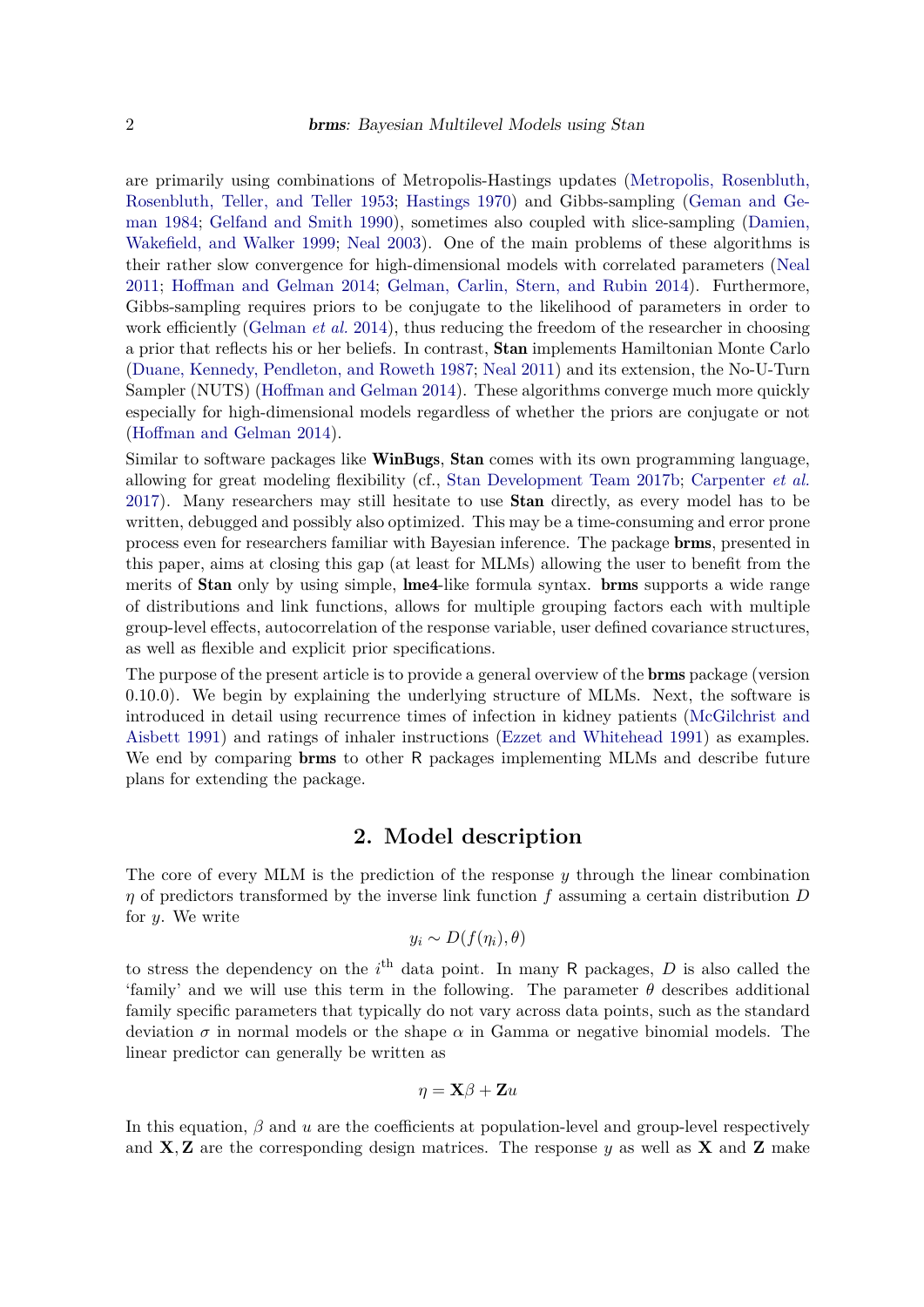up the data, whereas  $\beta$ , *u*, and  $\theta$  are the model parameters being estimated. The coefficients *β* and *u* may be more commonly known as fixed and random effects. However, we avoid these terms in the present paper following the recommendations of [Gelman and Hill](#page-20-1) [\(2006\)](#page-20-1), as they are not used unambiguously in the literature. Also, we want to make explicit that *u* is a model parameter in the same manner as  $\beta$  so that uncertainty in its estimates can be naturally evaluated. In fact, this is an important advantage of Bayesian MCMC methods as compared to maximum likelihood approaches, which do not treat *u* as a parameter, but assume that it is part of the error term instead (cf., [Fox and Weisberg,](#page-20-7) [2011\)](#page-20-7).

Except for linear models, we do not incorporate an additional error term for every observation by default. If desired, such an error term can always be modeled using a grouping factor with as many levels as observations in the data.

#### **2.1. Prior distributions**

#### *Regression parameters at population-level*

In brms, population-level parameters are not restricted to have normal priors. Instead, every parameter can have every one-dimensional prior implemented in Stan, for instance uniform, Cauchy or even Gamma priors. As a negative side effect of this flexibility, correlations between them cannot be modeled as parameters. If desired, point estimates of the correlations can be obtained after sampling has been done. By default, population level parameters have an improper flat prior over the reals.

#### *Regression parameters at group-level*

The group-level parameters *u* are assumed to come from a multivariate normal distribution with mean zero and unknown covariance matrix **Σ**:

$$
u \sim N(0, \Sigma)
$$

As is generally the case, covariances between group-level parameters of different grouping factors are assumed to be zero. This implies that **Z** and *u* can be split up into several matrices  $\mathbf{Z}_k$  and parameter vectors  $u_k$ , where k indexes grouping factors, so that the model can be simplified to

$$
u_k \sim N(0, \Sigma_{\mathbf{k}})
$$

Usually, but not always, we can also assume group-level parameters associated with different levels (indexed by *j*) of the same grouping factor to be independent leading to

$$
u_{kj} \sim N(0, \mathbf{V_k})
$$

The covariance matrices  $V_k$  are modeled as parameters. In most packages, an Inverse-Wishart distribution is used as a prior for **Vk**. This is mostly because its conjugacy leads to good properties of Gibbs-Samplers [\(Gelman](#page-20-4) *et al.* [2014\)](#page-20-4). However, there are good arguments against the Inverse-Wishart prior [\(Natarajan and Kass 2000;](#page-22-9) [Kass and Natarajan 2006\)](#page-21-7). The NUTS-Sampler implemented in Stan does not require priors to be conjugate. This advantage is utilized in **brms**:  $V_k$  is parameterized in terms of a correlation matrix  $\Omega_k$  and a vector of standard deviations  $\sigma_k$  through

$$
\mathbf{V_k}=\mathbf{D}(\sigma_k)\mathbf{\Omega_k}\mathbf{D}(\sigma_k)
$$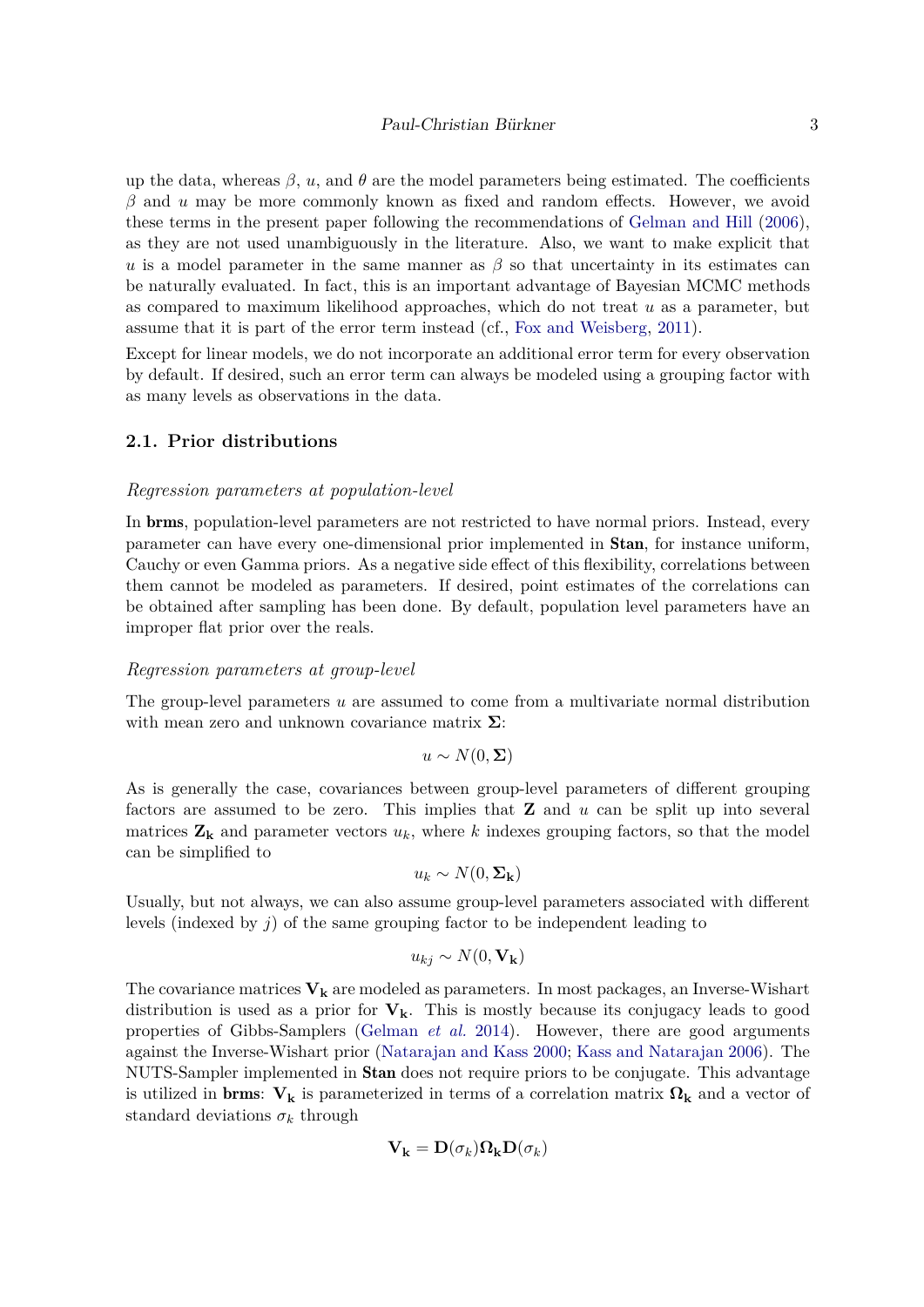where  $\mathbf{D}(\sigma_k)$  denotes the diagonal matrix with diagonal elements  $\sigma_k$ . Priors are then specified for the parameters on the right hand side of the equation. For **Ωk**, we use the LKJ-Correlation prior with parameter  $\zeta > 0$  by [Lewandowski, Kurowicka, and Joe](#page-21-8)  $(2009)^1$  $(2009)^1$  $(2009)^1$ :

$$
\Omega_{\bf k} \sim {\rm LKJ}(\zeta)
$$

The expected value of the LKJ-prior is the identity matrix (implying correlations of zero) for any positive value of  $\zeta$ , which can be interpreted like the shape parameter of a symmetric beta distribution [\(Stan Development Team 2017b\)](#page-22-8). If  $\zeta = 1$  (the default in **brms**) the density is uniform over correlation matrices of the respective dimension. If  $\zeta > 1$ , the identity matrix is the mode of the prior, with a sharper peak in the density for larger values of  $\zeta$ . If  $0 < \zeta < 1$  the prior is U-shaped having a trough at the identity matrix, which leads to higher probabilities for non-zero correlations. For every element of  $\sigma_k$ , any prior can be applied that is defined on the non-negative reals only. As default in brms, we use a half Student-t prior with 3 degrees of freedom. This prior often leads to better convergence of the models than a half Cauchy prior, while still being relatively weakly informative.

Sometimes – for instance when modeling pedigrees – different levels of the same grouping factor cannot be assumed to be independent. In this case, the covariance matrix of  $u_k$ becomes

$$
\Sigma_k = V_k \otimes A_k
$$

where  $\mathbf{A_k}$  is the known covariance matrix between levels and  $\otimes$  is the Kronecker product.

#### *Family specific parameters*

For some families, additional parameters need to be estimated. In the current section, we only name the most important ones. Normal and Student's distributions need the parameter *σ* to account for residual error variance. By default, *σ* has a half Cauchy prior with a scale parameter that depends on the standard deviation of the response variable to remain only weakly informative regardless of response variable's scaling. Furthermore, Student's distributions needs the parameter  $\nu$  representing the degrees of freedom. By default,  $\nu$  has a wide gamma prior as proposed by [Juárez and Steel](#page-21-9) [\(2010\)](#page-21-9). Gamma, Weibull, and negative binomial distributions need the shape parameter  $\alpha$  that also has a wide gamma prior by default.

# **3. Parameter estimation**

The brms package does not fit models itself but uses Stan on the back-end. Accordingly, all samplers implemented in Stan can be used to fit brms models. Currently, these are the static Hamiltonian Monte-Carlo (HMC) Sampler sometimes also referred to as Hybrid Monte-Carlo [\(Neal 2011,](#page-22-7) [2003;](#page-22-6) [Duane](#page-20-5) *et al.* [1987\)](#page-20-5) and its extension the No-U-Turn Sampler (NUTS) by [Hoffman and Gelman](#page-21-5) [\(2014\)](#page-21-5). HMC-like algorithms produce samples that are much less autocorrelated than those of other samplers such as the random-walk Metropolis algorithm [\(Hoffman and Gelman 2014;](#page-21-5) [Creutz 1988\)](#page-20-8). The main drawback of this increased efficiency is the need to calculate the gradient of the log-posterior, which can be automated

<span id="page-3-0"></span><sup>&</sup>lt;sup>1</sup>Internally, the Cholesky factor of the correlation matrix is used, as it is more efficient and numerically stable.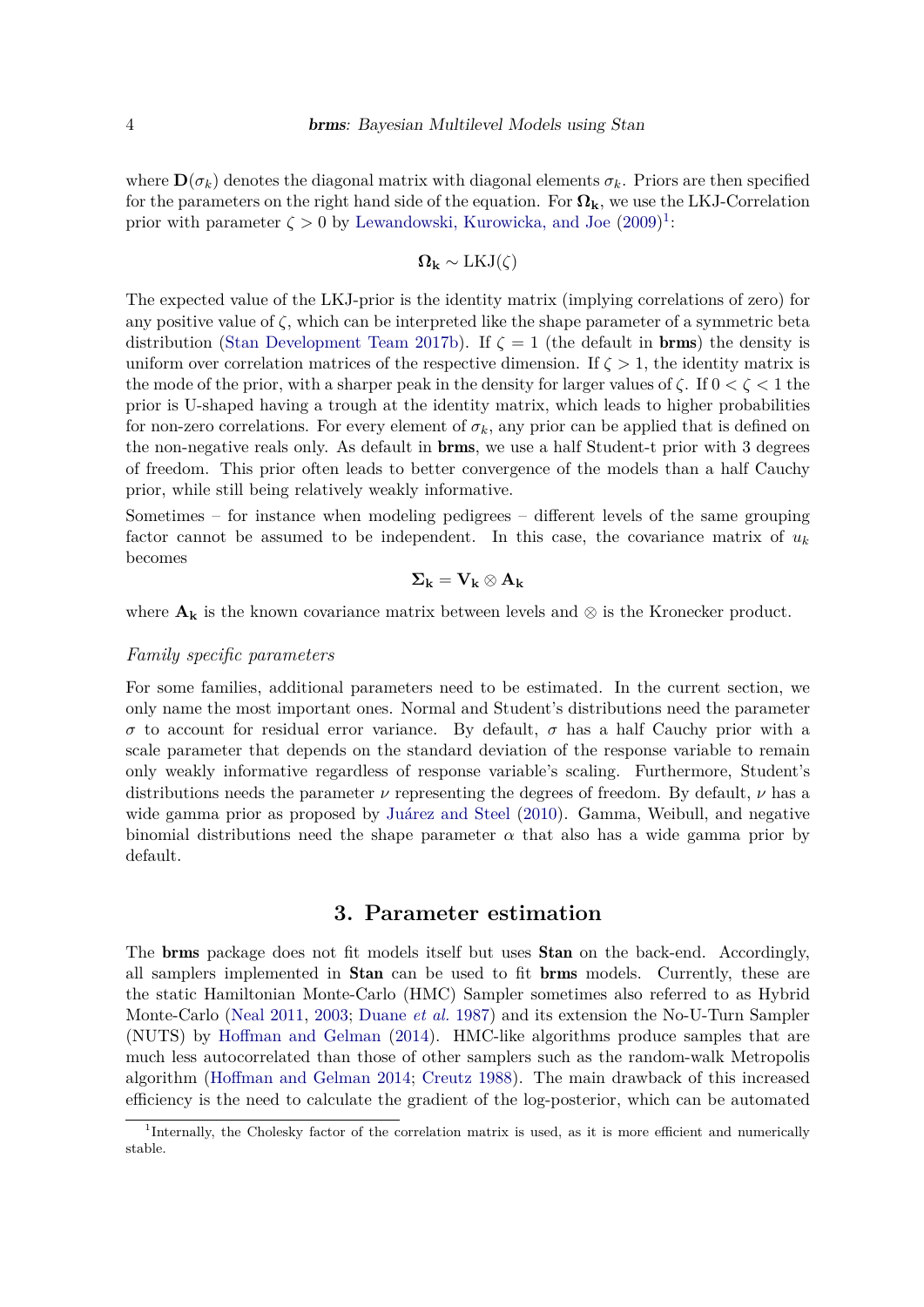using algorithmic differentiation [\(Griewank and Walther 2008\)](#page-21-10) but is still a time-consuming process for more complex models. Thus, using HMC leads to higher quality samples but takes more time per sample than other algorithms typically applied. Another drawback of HMC is the need to pre-specify at least two parameters, which are both critical for the performance of HMC. The NUTS Sampler allows setting these parameters automatically thus eliminating the need for any hand-tuning, while still being at least as efficient as a well tuned HMC [\(Hoffman](#page-21-5) [and Gelman 2014\)](#page-21-5). For more details on the sampling algorithms applied in **Stan**, see the **Stan** user's manual [\(Stan Development Team 2017b\)](#page-22-8) as well as [Hoffman and Gelman](#page-21-5) [\(2014\)](#page-21-5).

In addition to the estimation of model parameters, brms allows drawing samples from the posterior predictive distribution as well as from the pointwise log-likelihood. Both can be used to assess model fit. The former allows a comparison between the actual response *y* and the response  $\hat{y}$  predicted by the model. The pointwise log-likelihood can be used, among others, to calculate the widely applicable information criterion (WAIC) proposed by [Watanabe](#page-23-0) [\(2010\)](#page-23-0) and leave-one-out cross-validation (LOO; [Gelfand, Dey, and Chang 1992;](#page-20-9) [Vehtari, Gelman,](#page-23-1) [and Gabry 2015;](#page-23-1) see also [Ionides 2008\)](#page-21-11) both allowing to compare different models applied to the same data (lower WAICs and LOOs indicate better model fit). The WAIC can be viewed as an improvement of the popular deviance information criterion (DIC), which has been criticized by several authors [\(Vehtari](#page-23-1) *et al.* [2015;](#page-23-1) [Plummer 2008;](#page-22-10) [van der Linde 2005;](#page-23-2) see also the discussion at the end of the original DIC paper by [Spiegelhalter, Best, Carlin,](#page-22-11) [and Van Der Linde 2002\)](#page-22-11) in part because of problems arising from fact that the DIC is only a point estimate. In brms, WAIC and LOO are implemented using the loo package [\(Vehtari,](#page-23-3) [Gelman, and Gabry 2016\)](#page-23-3) also following the recommendations of [Vehtari](#page-23-1) *et al.* [\(2015\)](#page-23-1).

## **4. Software**

<span id="page-4-1"></span>The brms package provides functions for fitting MLMs using Stan for full Bayesian inference. To install the latest release version of brms from CRAN, type install.packages("brms") within R. The current developmental version can be downloaded from GitHub via

#### *devtools::install\_github("paul-buerkner/brms")*

Additionally, a  $C++$  compiler is required. This is because **brms** internally creates **Stan** code, which is translated to  $C_{++}$  and compiled afterwards. The program **Rtools** [\(R Core Team](#page-22-12) [2015a\)](#page-22-12) comes with a  $C++$  compiler for Windows<sup>[2](#page-4-0)</sup>. On OS X, one should use **Xcode** [\(Ap](#page-19-4)[ple Inc. 2015\)](#page-19-4) from the App Store. To check whether the compiler can be called within R, run system("g++ -v") when using Rtools or system("clang++ -v") when using Xcode. If no warning occurs and a few lines of difficult to read system code are printed out, the compiler should work correctly. For more detailed instructions on how to get the compilers running, see the prerequisites section on [https://github.com/stan-dev/rstan/wiki/](https://github.com/stan-dev/rstan/wiki/RStan-Getting-Started) [RStan-Getting-Started](https://github.com/stan-dev/rstan/wiki/RStan-Getting-Started).

Models are fitted in brms using the following procedure, which is also summarized in Figure [1.](#page-5-0) First, the user specifies the model using the brm function in a way typical for most model fitting R functions, that is by defining formula, data, and family, as well as some other optional arguments. Second, this information is processed and the make\_stancode and make\_standata

<span id="page-4-0"></span><sup>&</sup>lt;sup>2</sup>During the installation process, there is an option to change the system PATH. Please make sure to check this options, because otherwise Rtools will not be available within R.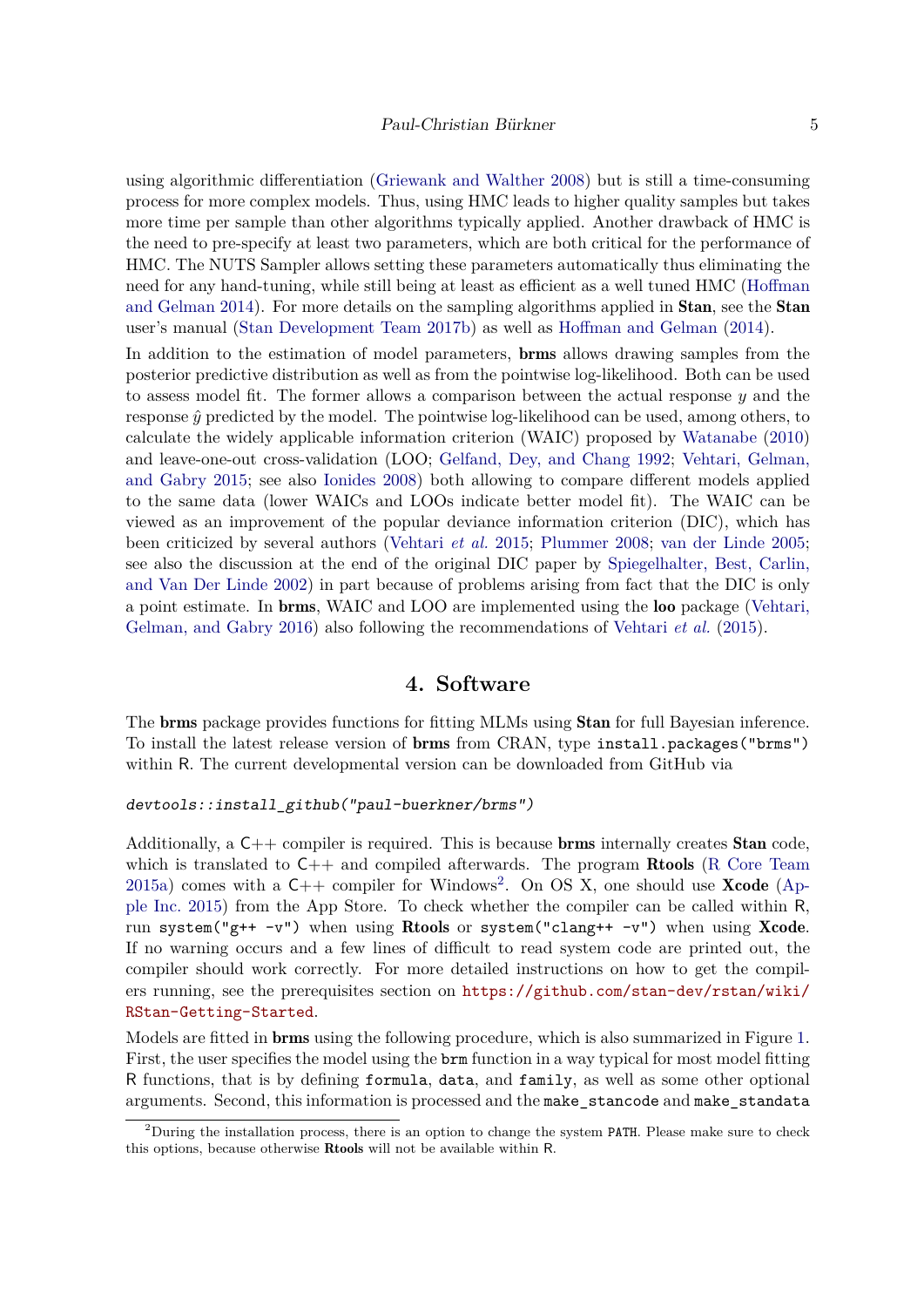functions are called. The former generates the model code in Stan language and the latter prepares the data for use in Stan. These two are the mandatory parts of every Stan model and without **brms**, users would have to specify them themselves. Third, **Stan** code and data as well as additional arguments (such as the number of iterations and chains) are passed to functions of the **rstan** package (the R interface of **Stan**; [Stan Development Team,](#page-22-5) [2017a\)](#page-22-5). Fourth, the model is fitted by **Stan** after translating and compiling it in  $C_{++}$ . Fifth, after the model has been fitted and returned by rstan, the fitted model object is post-processed in brms among others by renaming the model parameters to be understood by the user. Sixth, the results can be investigated in R using various methods such as summary, plot, or predict (for a complete list of methods type methods (class = "brmsfit")).



<span id="page-5-0"></span>Figure 1: High level description of the model fitting procedure used in brms.

## **4.1. A worked example**

In the following, we use an example about the recurrence time of an infection in kidney patients initially published by [McGilchrist and Aisbett](#page-21-6) [\(1991\)](#page-21-6). The data set consists of 76 entries of 7 variables:

```
R> library("brms")
R> data("kidney")
R> head(kidney, n = 3)
 time censored patient recur age sex disease
1 8 0 1 1 28 male other
2 23 0 2 1 48 female GN
3 22 0 3 1 32 male other
```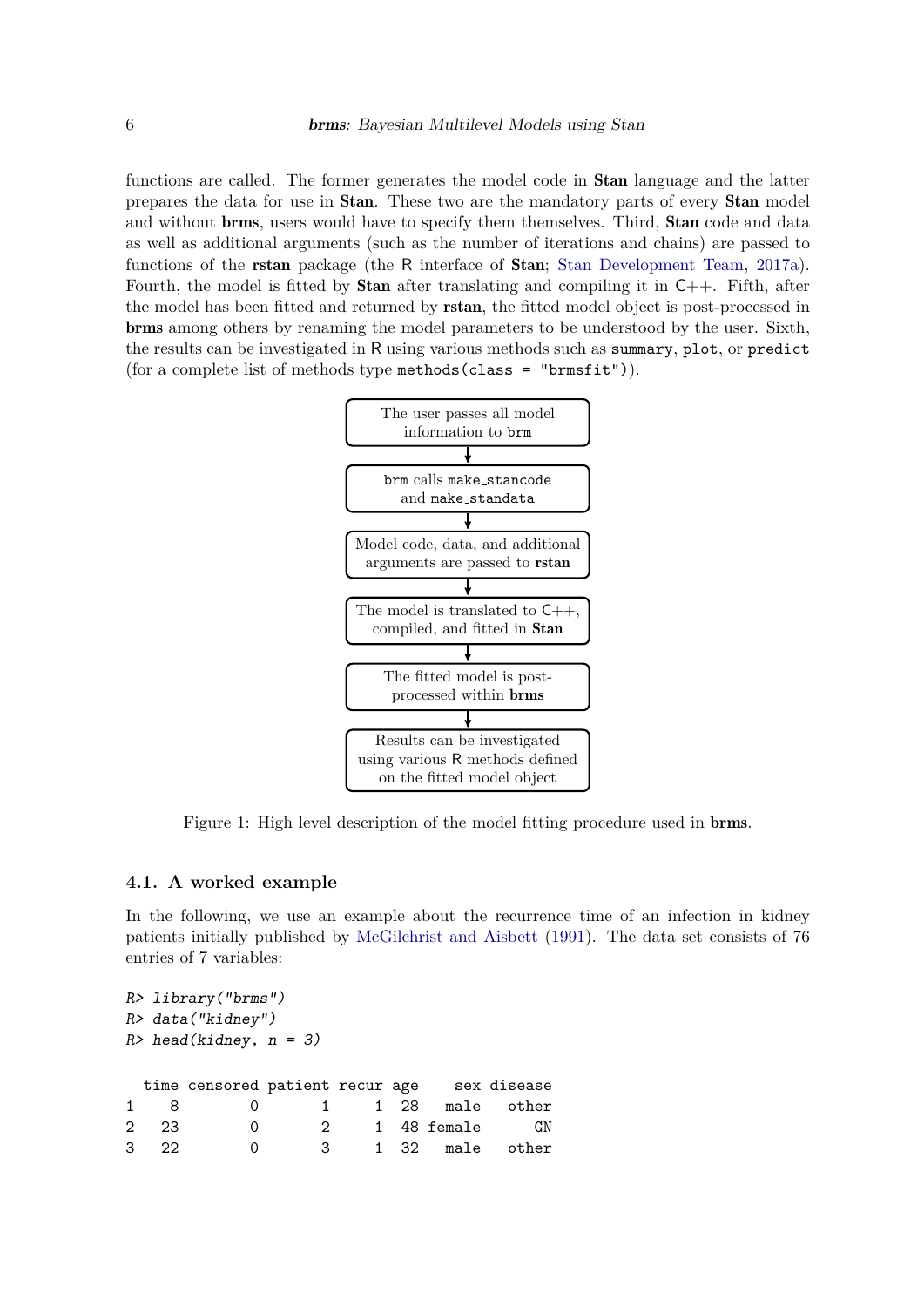Variable time represents the recurrence time of the infection, censored indicates if time is right censored (1) or not censored (0), variable patient is the patient id, and recur indicates if it is the first or second recurrence in that patient. Finally, variables age, sex, and disease make up the predictors.

## **4.2. Fitting models with** brms

The core of the brms package is the brm function and we will explain its argument structure using the example above. Suppose we want to predict the (possibly censored) recurrence time using a log-normal model, in which the intercept as well as the effect of age is nested within patients. Then, we may use the following code:

```
fit1 <- brm(formula = time | cens(censored) ~ age * sex + disease
            + (1 + age|patient),
            data = kidney, family = lognormal(),
            prior = c(set_prior("normal(0,5)", class = "b"),
                      set_prior("cauchy(0,2)", class = "sd"),
                      set_prior("lkj(2)", class = "cor")),
            warmup = 1000, iter = 2000, chains = 4,
            control = list(adapt_delta = 0.95))
```
#### **4.3.** formula**: Information on the response and predictors**

Without doubt, formula is the most complicated argument, as it contains information on the response variable as well as on predictors at different levels of the model. Everything before the ∼ sign relates to the response part of formula. In the usual and most simple case, this is just one variable name (e.g., time). However, to incorporate additional information about the response, one can add one or more terms of the form | fun(variable). fun may be one of a few functions defined internally in brms and variable corresponds to a variable in the data set supplied by the user. In this example, cens makes up the internal function that handles censored data, and censored is the variable that contains information on the censoring. Other available functions in this context are weights and disp to allow different sorts of weighting, se to specify known standard errors primarily for meta-analysis, trunc to define truncation boundaries, trials for binomial models<sup>[3](#page-6-0)</sup>, and cat to specify the number of categories for ordinal models.

Everything on the right side of ∼ specifies predictors. Here, the syntax exactly matches that of lme4. For both, population-level and group-level terms, the + is used to separate different effects from each other. Group-level terms are of the form (coefs  $|$  group), where coefs contains one or more variables whose effects are assumed to vary with the levels of the grouping factor given in group. Multiple grouping factors each with multiple group-level coefficients are possible. In the present example, only one group-level term is specified in which  $1 + \text{age}$ are the coefficients varying with the grouping factor patient. This implies that the intercept of the model as well as the effect of age is supposed to vary between patients. By default, group-level coefficients within a grouping factor are assumed to be correlated. Correlations

<span id="page-6-0"></span> ${}^{3}\text{In}$  functions such as glm or glmer, the binomial response is typically passed as cbind(success, failure). In brms, the equivalent syntax is success | trials(success + failure).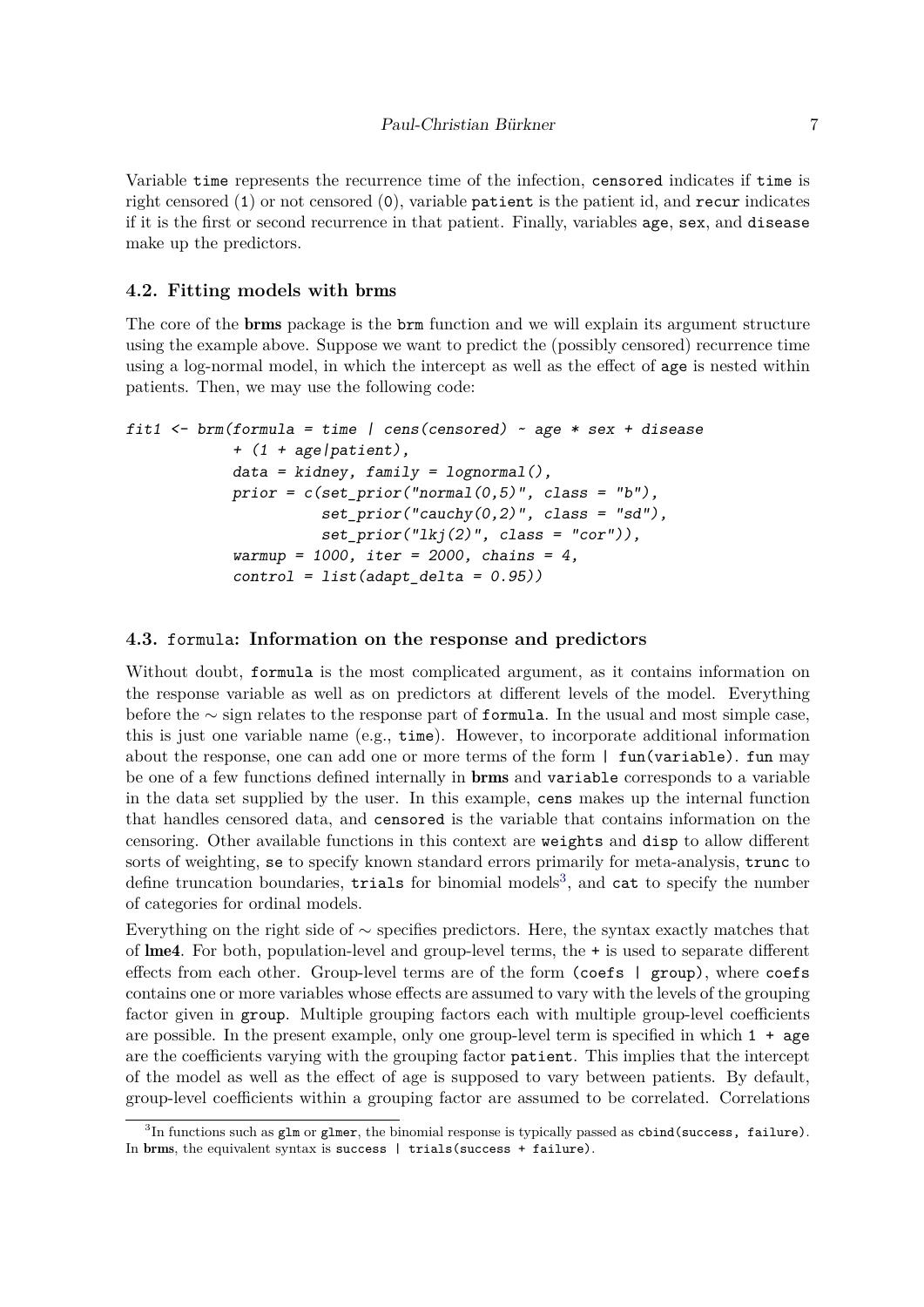can be set to zero by using the (coefs  $||$  group) syntax<sup>[4](#page-7-0)</sup>. Everything on the right side of formula that is not recognized as part of a group-level term is treated as a population-level effect. In this example, the population-level effects are age, sex, and disease.

#### **4.4.** family**: Distribution of the response variable**

Argument family should usually be a family function, a call to a family function or a character string naming the family. If not otherwise specified, default link functions are applied. brms comes with a large variety of families. Linear and robust linear regression can be performed using the gaussian or student family combined with the identity link. For dichotomous and categorical data, families bernoulli, binomial, and categorical combined with the logit link, by default, are perfectly suited. Families poisson, negbinomial, and geometric allow for modeling count data. Families lognormal, Gamma, exponential, and weibull can be used (among others) for survival regression. Ordinal regression can be performed using the families cumulative, cratio, sratio, and acat. Finally, families zero\_inflated\_poisson, zero\_inflated\_negbinomial, zero\_inflated\_binomial, zero\_inflated\_beta, hurdle\_poisson, hurdle\_negbinomial, and hurdle\_gamma can be used to adequately model excess zeros in the response. In our example, we use family = lognormal() implying a log-normal "survival" model for the response variable time.

# **4.5.** prior**: Prior distributions of model parameters**

Every population-level effect has its corresponding regression parameter. These parameters are named as b\_<coef>, where <coef> represents the name of the corresponding populationlevel effect. The default prior is an improper flat prior over the reals. Suppose, for instance, that we want to set a normal prior with mean 0 and standard deviation 10 on the effect of age and a Cauchy prior with location 1 and scale 2 on sexfemale<sup>[5](#page-7-1)</sup>. Then, we may write

## *prior*  $\leq$  *c*(set prior("normal(0,10)", class = "b", coef = "age"),  $set\ prior("cauchy(1,2)", \text{ class = "b", coef = "sexfemale"))$

To put the same prior (e.g., a normal prior) on all population-level effects at once, we may write as a shortcut set\_prior("normal $(0,10)$ ", class = "b"). This also leads to faster sampling, because priors can be vectorized in this case. Note that we could also omit the class argument for population-level effects, as it is the default class in set\_prior.

A special shrinkage prior to be applied on population-level effects is the horseshoe prior [\(Carvalho, Polson, and Scott 2009,](#page-20-10) [2010\)](#page-20-11). It is symmetric around zero with fat tails and an infinitely large spike at zero. This makes it ideal for sparse models that have many regression coefficients, although only a minority of them is non-zero. The horseshoe prior

<span id="page-7-0"></span> ${}^{4}$ In contrast to lme4, the  $| \cdot |$  operator in brms splits up the design matrix computed from coefs instead of decomposing coefs in its terms. This implies that columns of the design matrix originating from the same factor are also assumed to be uncorrelated, whereas lme4 estimates the correlations in this case. For a way to achieve brms-like behavior with lme4, see the mixed function of the afex package by [Singmann, Bolker, and](#page-22-13) [Westfall](#page-22-13) [\(2015\)](#page-22-13).

<span id="page-7-1"></span><sup>&</sup>lt;sup>5</sup>When factors are used as predictors, parameter names will depend on the factor levels. To get an overview of all parameters and parameter classes for which priors can be specified, use function get\_prior. For the present example, get\_prior(time | cens(censored) ∼ age \* sex + disease + (1 + age|patient),  $data = kidney, family = lognormal() does the desired.$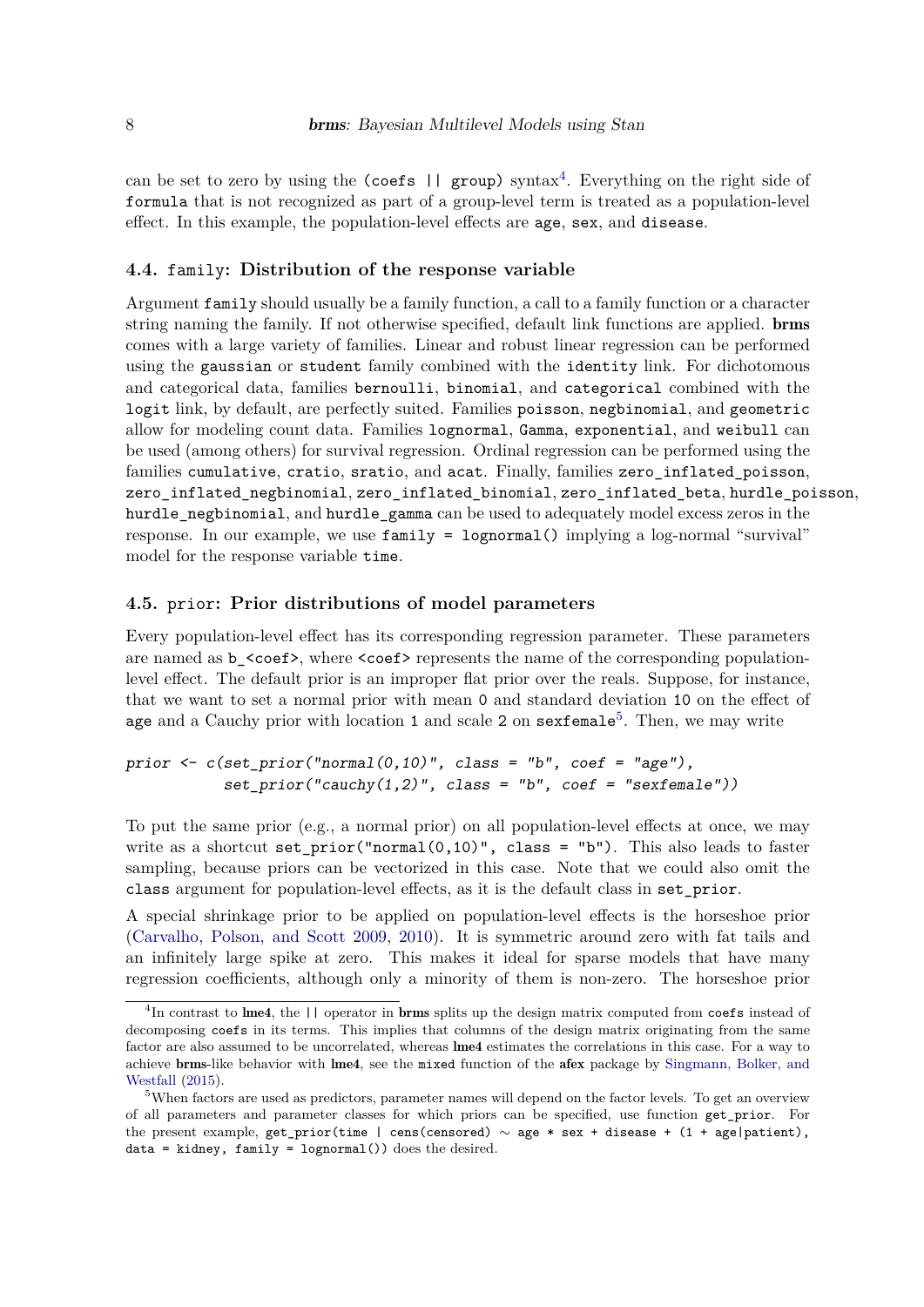can be applied on all population-level effects at once (excluding the intercept) by using set\_prior("horseshoe(1)"). The 1 implies that the Student-*t* prior of the local shrinkage parameters has 1 degrees of freedom. In brms it is possible to increase the degrees of freedom (which will often improve convergence), although the prior no longer resembles a horseshoe in this case<sup>[6](#page-8-0)</sup>. For more details see [Carvalho](#page-20-10) *et al.* [\(2009,](#page-20-10) [2010\)](#page-20-11).

Each group-level effect of each grouping factor has a standard deviation parameter, which is restricted to be non-negative and, by default, has a half Student-*t* prior with 3 degrees of freedom and a scale parameter that is minimally 10. For non-ordinal models, brms tries to evaluate if the scale is large enough to be considered only weakly informative for the model at hand by comparing it with the standard deviation of the response after applying the link function. If this is not the case, it will increase the scale based on the aforemen-tioned standard deviation<sup>[7](#page-8-1)</sup>. **Stan** implicitly defines a half Student-*t* prior by using a Student-*t* prior on a restricted parameter [\(Stan Development Team 2017b\)](#page-22-8). For other reasonable priors on standard deviations see [Gelman](#page-20-12) [\(2006\)](#page-20-12). In brms, standard deviation parameters are named as  $sd$ <sub></sub><group> < coef> so that  $sd$ <sub></sub> patient\_Intercept and  $sd$ <sub>patient\_age are the</sub> parameter names in the example. If desired, it is possible to set a different prior on each parameter, but statements such as set prior("student  $t(3,0,5)$ ", class = "sd", group = "patient") or even set prior("student  $t(3,0,5)$ ", class = "sd") may also be used and are again faster because of vectorization.

If there is more than one group-level effect per grouping factor, correlations between grouplevel effects are estimated. As mentioned in Section [2,](#page-1-0) the LKJ-Correlation prior with parameter  $\zeta > 0$  [\(Lewandowski](#page-21-8) *et al.* [2009\)](#page-21-8) is used for this purpose. In **brms**, this prior is abbreviated as "lkj(zeta)" and correlation matrix parameters are named as cor\_<group>,  $(e.g., cor$  patient), so that set\_prior("lkj(2)", class = "cor", group = "patient") is a valid statement. To set the same prior on every correlation matrix in the model, set\_prior("lkj(2)", class = "cor") is also allowed, but does not come with any efficiency increases.

Other model parameters such as the residual standard deviation sigma in normal models or the shape in Gamma models have their priors defined in the same way, where each of them is treated as having its own parameter class. A complete overview on possible prior distributions is given in the Stan user's manual [\(Stan Development Team 2017b\)](#page-22-8). Note that brms does not thoroughly check if the priors are written in correct Stan language. Instead, **Stan** will check their syntactical correctness when the model is parsed to  $C_{++}$  and return an error if they are not. This, however, does not imply that priors are always meaningful if they are accepted by Stan. Although brms tries to find common problems (e.g., setting bounded priors on unbounded parameters), there is no guarantee that the defined priors are reasonable for the model.

## **4.6.** control**: Adjusting the sampling behavior of** Stan

In addition to choosing the number of iterations, warmup samples, and chains, users can con-

<span id="page-8-0"></span> $6$ This class of priors is often referred to as hierarchical shrinkage family, which contains the original horseshoe prior as a special case.

<span id="page-8-1"></span><sup>7</sup>Changing priors based on the data is not truly Bayesian and might rightly be criticized. However, it helps avoiding the problem of too informative default priors without always forcing users to define their own priors. The latter would also be problematic as not all users can be expected to be well educated Bayesians and reasonable default priors will help them a lot in using Bayesian methods.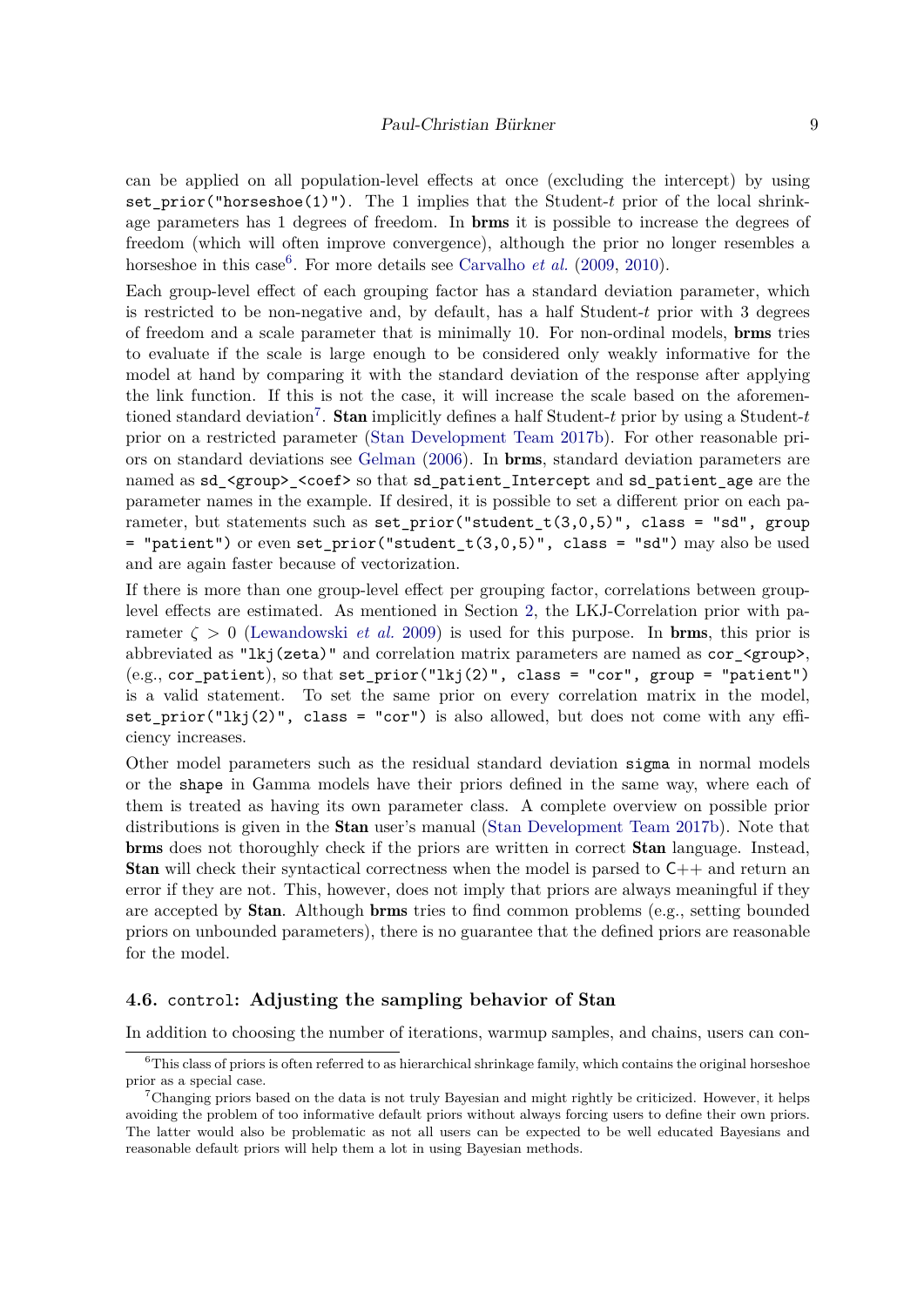trol the behavior of the NUTS sampler by using the control argument. The most important reason to use control is to decrease (or eliminate at best) the number of divergent transitions that cause a bias in the obtained posterior samples. Whenever you see the warning "There were x divergent transitions after warmup.", you should really think about increasing adapt delta. To do this, write control = list(adapt delta =  $\langle x \rangle$ ), where <x> should usually be a value between 0.8 (current default) and 1. Increasing adapt\_delta will slow down the sampler but will decrease the number of divergent transitions threatening the validity of your posterior samples.

Another problem arises when the depth of the tree being evaluated in each iteration is exceeded. This is less common than having divergent transitions, but may also bias the posterior samples. When it happens, Stan will throw out a warning suggesting to increase max treedepth, which can be accomplished by writing control = list(max treedepth = <x>) with a positive integer <x> that should usually be larger than the current default of 10.

#### **4.7. Analyzing the results**

*R> summary(fit1, waic = TRUE)*

The example model fit1 is fitted using 4 chains, each with 2000 iterations of which the first 1000 are warmup to calibrate the sampler, leading to a total of 4000 posterior samples<sup>[8](#page-9-0)</sup>. For researchers familiar with Gibbs or Metropolis-Hastings sampling, this number may seem far too small to achieve good convergence and reasonable results, especially for multilevel models. However, as brms utilizes the NUTS sampler [\(Hoffman and Gelman 2014\)](#page-21-5) implemented in Stan, even complex models can often be fitted with not more than a few thousand samples. Of course, every iteration is more computationally intensive and time-consuming than the iterations of other algorithms, but the quality of the samples (i.e., the effective sample size per iteration) is usually higher.

After the posterior samples have been computed, the brm function returns an R object, containing (among others) the fully commented model code in Stan language, the data to fit the model, and the posterior samples themselves. The model code and data for the present example can be extracted through stancode(fit1) and standata(fit1) respectively<sup>[9](#page-9-1)</sup>. A model summary is readily available using

```
Family: lognormal (identity)
Formula: time | cens(censored) \sim age * sex + disease + (1 + age | patient)
   Data: kidney (Number of observations: 76)
Samples: 4 chains, each with iter = 2000; warmup = 1000; thin = 1;
         total post-warmup samples = 4000
   WAIC: 673.51
Group-Level Effects:
~patient (Number of levels: 38)
                   Estimate Est.Error l-95% CI u-95% CI Eff.Sample Rhat
```
<span id="page-9-1"></span><span id="page-9-0"></span><sup>8</sup>To save time, chains may also run in parallel when using argument cluster.

<sup>&</sup>lt;sup>9</sup>Both model code and data may be amended and used to fit new models. That way, **brms** can also serve as a good starting point in building more complicated models in Stan, directly.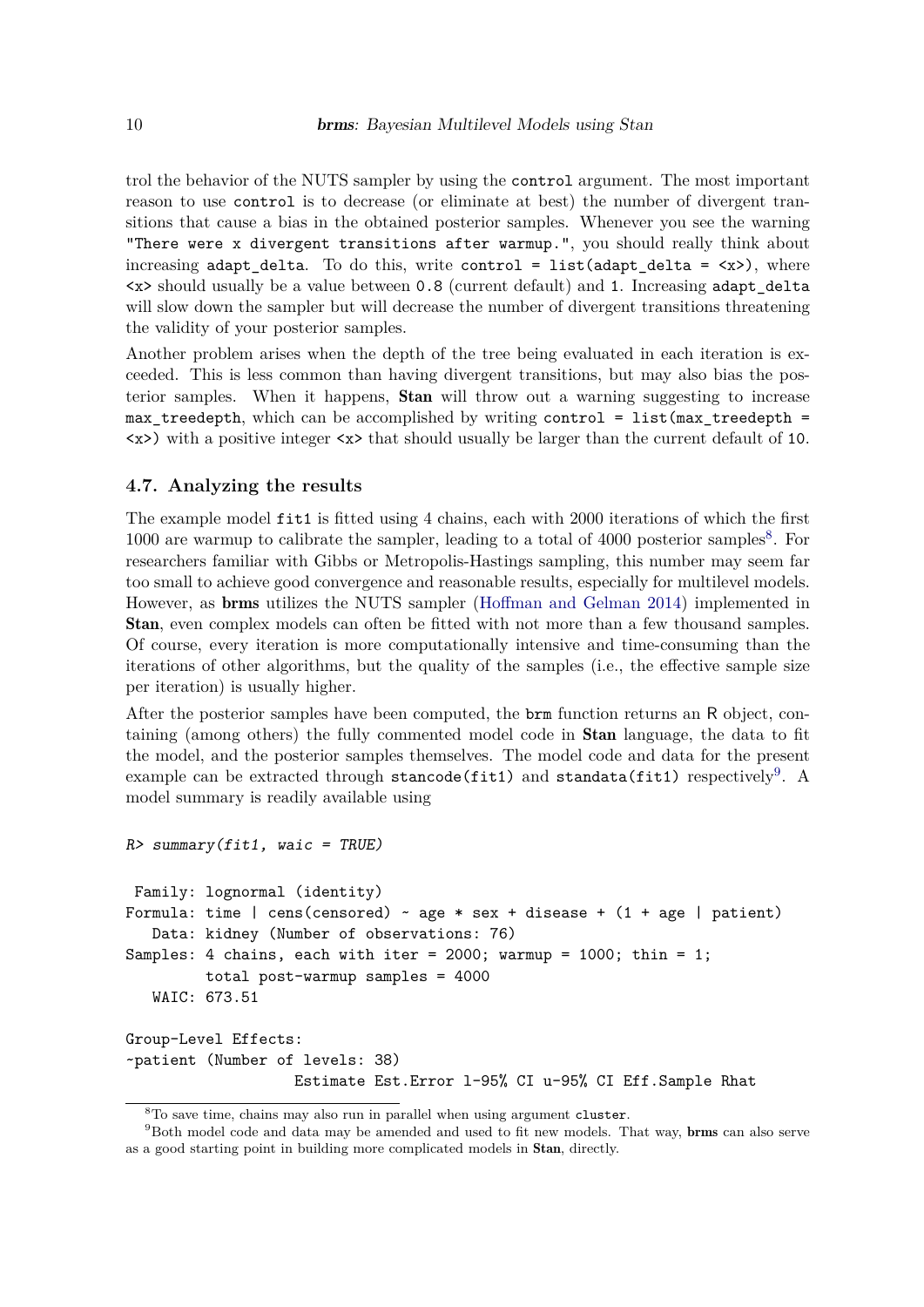| sd(Intercept)                                                             |         | 0.40                                                   | 0.28        | 0.01    | 1.01                                                   | 1731         | $\mathbf{1}$ |
|---------------------------------------------------------------------------|---------|--------------------------------------------------------|-------------|---------|--------------------------------------------------------|--------------|--------------|
| sd(age)                                                                   |         | 0.01                                                   | 0.01 0.00   |         | 0.02                                                   | 1137         | $\mathbf{1}$ |
| cor(Intercept,age)                                                        |         | $-0.13$                                                | 0.46        | $-0.88$ | 0.76                                                   | 3159         | $\mathbf{1}$ |
|                                                                           |         |                                                        |             |         |                                                        |              |              |
| Population-Level Effects:                                                 |         |                                                        |             |         |                                                        |              |              |
|                                                                           |         |                                                        |             |         | Estimate Est. Error 1-95% CI u-95% CI Eff. Sample Rhat |              |              |
| Intercept                                                                 | 2.73    | 0.96                                                   | 0.82        | 4.68    | 2139                                                   | 1            |              |
| age                                                                       | 0.01    | 0.02                                                   | $-0.03$     | 0.06    | 1614                                                   | $\mathbf{1}$ |              |
| sexfemale                                                                 | 2.42    |                                                        | $1.13$ 0.15 | 4.64    | 2065                                                   | 1            |              |
| diseaseGN                                                                 | $-0.40$ | 0.53                                                   | $-1.45$     | 0.64    | 2664                                                   | $\mathbf{1}$ |              |
| diseaseAN                                                                 |         | $-0.52$ 0.50                                           | $-1.48$     | 0.48    | 2713                                                   | $\mathbf{1}$ |              |
| diseasePKD                                                                | 0.60    | 0.74                                                   | -0.86       | 2.02    | 2968                                                   | $\mathbf{1}$ |              |
| age:sexfemale                                                             | $-0.02$ | 0.03                                                   | $-0.07$     | 0.03    | 1956                                                   | $\mathbf{1}$ |              |
|                                                                           |         |                                                        |             |         |                                                        |              |              |
| Family Specific Parameters:                                               |         |                                                        |             |         |                                                        |              |              |
|                                                                           |         | Estimate Est. Error 1-95% CI u-95% CI Eff. Sample Rhat |             |         |                                                        |              |              |
| sigma                                                                     | 1.15    | 0.91<br>0.13                                           | 1.44        |         | 4000<br>1                                              |              |              |
|                                                                           |         |                                                        |             |         |                                                        |              |              |
| Samples were drawn using sampling (NUTS). For each parameter, Eff. Sample |         |                                                        |             |         |                                                        |              |              |
| is a crude measure of effective sample size, and Rhat is the potential    |         |                                                        |             |         |                                                        |              |              |

On the top of the output, some general information on the model is given, such as family, formula, number of iterations and chains, as well as the WAIC. Next, group-level effects are displayed separately for each grouping factor in terms of standard deviations and correlations between group-level effects. On the bottom of the output, population-level effects are displayed. If incorporated, autocorrelation and family specific parameters (e.g., the residual

scale reduction factor on split chains (at convergence, Rhat = 1).

standard deviation sigma) are also given.

In general, every parameter is summarized using the mean (Estimate) and the standard deviation (Est.Error) of the posterior distribution as well as two-sided 95% Credible intervals (l-95% CI and u-95% CI) based on quantiles. The Eff.Sample value is an estimation of the effective sample size; that is the number of independent samples from the posterior distribution that would be expected to yield the same standard error of the posterior mean as is obtained from the dependent samples returned by the MCMC algorithm. The Rhat value provides information on the convergence of the algorithm (cf., [Gelman and Rubin,](#page-21-12) [1992\)](#page-21-12). If Rhat is considerably greater than 1 (i.e.,  $> 1.1$ ), the chains have not yet converged and it is necessary to run more iterations and/or set stronger priors.

To visually investigate the chains as well as the posterior distribution, the plot method can be used (see Figure [2\)](#page-24-0). An even more detailed investigation can be achieved by applying the shinystan package [\(Gabry 2015\)](#page-20-13) through method launch\_shiny. With respect to the above summary, sexfemale seems to be the only population-level effect with considerable influence on the response. Because the mean of sexfemale is positive, the model predicts longer periods without an infection for females than for males. Effects of population-level predictors can also be visualized with the conditional\_effects method (see Figure [3\)](#page-25-0).

Looking at the group-level effects, the standard deviation parameter of age is suspiciously small. To test whether it is smaller than the standard deviation parameter of Intercept, we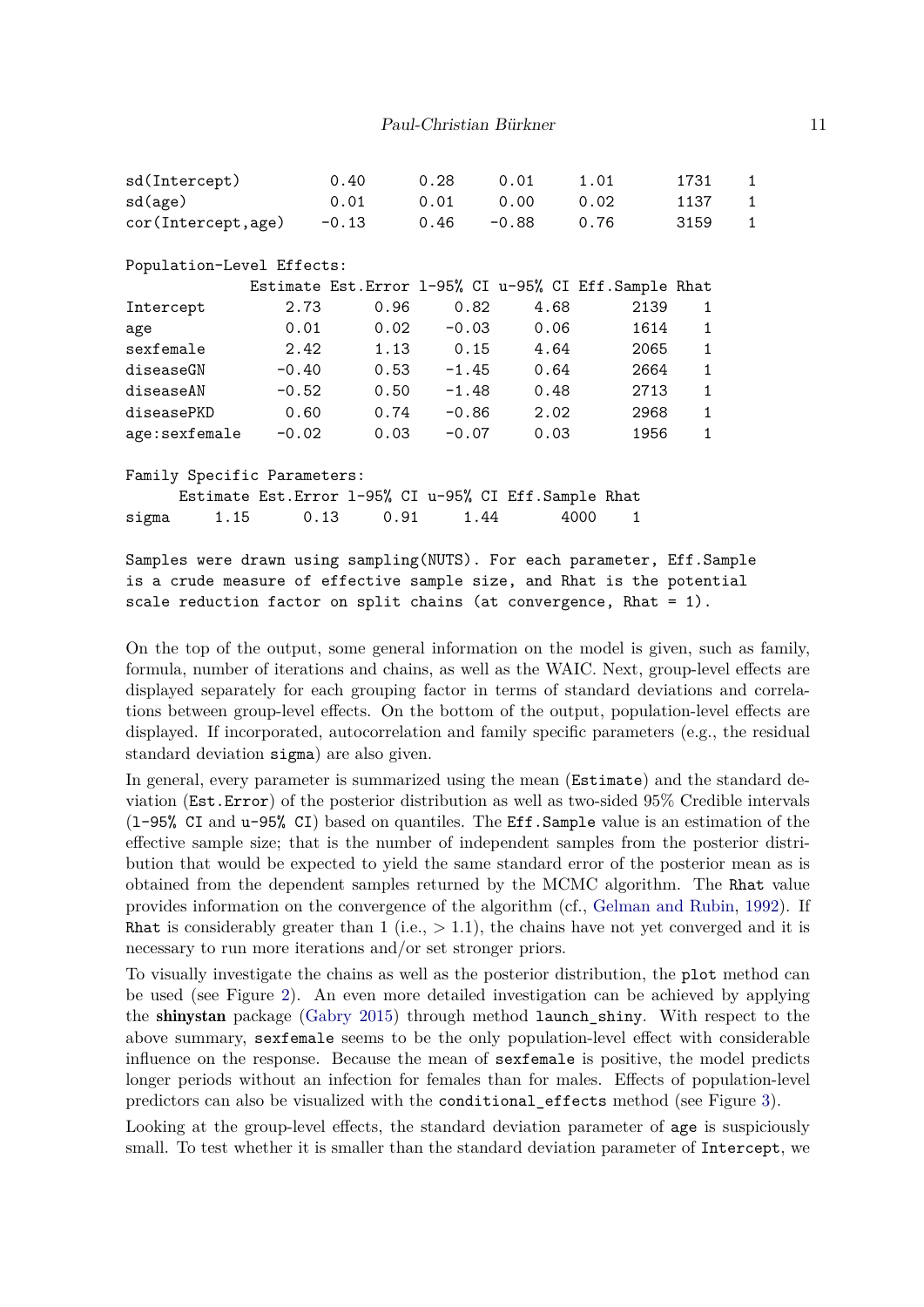apply the hypothesis method:

```
R> hypothesis(fit1, "Intercept - age > 0", class = "sd", group = "patient")
Hypothesis Tests for class sd_patient:
                Estimate Est.Error l-95% CI u-95% CI Evid.Ratio
Intercept-age > 0 0.39 0.27 0.03 Inf 67.97 *
---
'*': The expected value under the hypothesis lies outside the 95% CI.
```
The one-sided 95% credibility interval does not contain zero, thus indicating that the standard deviations differ from each other in the expected direction. In accordance with this finding, the Evid.Ratio shows that the hypothesis being tested (i.e., Intercept - age  $> 0$ ) is about 68 times more likely than the alternative hypothesis Intercept - age  $\leq 0$ . It is important to note that this kind of comparison is not easily possible when applying frequentist methods, because in this case only point estimates are available for group-level standard deviations and correlations.

When looking at the correlation between both group-level effects, its distribution displayed in Figure [2](#page-24-0) and the 95% credibility interval in the summary output appear to be rather wide. This indicates that there is not enough evidence in the data to reasonably estimate the correlation. Together, the small standard deviation of age and the uncertainty in the correlation raise the question if age should be modeled as a group specific term at all. To answer this question, we fit another model without this term:

```
R> fit2 <- update(fit1, formula. = \sim . - (1 + age|patient) + (1|patient))
```
A good way to compare both models is leave-one-out cross-validation  $(LOO)^{10}$  $(LOO)^{10}$  $(LOO)^{10}$ , which can be called in brms using

```
R> LOO(fit1, fit2)
```

|                         | LOOTC L      | SE. |
|-------------------------|--------------|-----|
| fit.1                   | 675.45 45.18 |     |
| fit2                    | 674.17 45.06 |     |
| $fit1 - fit2 1.28 0.99$ |              |     |

In the output, the LOO information criterion for each model as well as the difference of the LOOs each with its corresponding standard error is shown. Both LOO and WAIC are approximately normal if the number of observations is large so that the standard errors can be very helpful in evaluating differences in the information criteria. However, for small sample sizes, standard errors should be interpreted with care [\(Vehtari](#page-23-1) *et al.* [2015\)](#page-23-1). For the present example, it is immediately evident that both models have very similar fit, indicating that there is little benefit in adding group specific coefficients for age.

<span id="page-11-0"></span><sup>&</sup>lt;sup>10</sup>The WAIC is an approximation of LOO that is faster and easier to compute. However, according to [Vehtari](#page-23-1) *et al.* [\(2015\)](#page-23-1), LOO may be the preferred method to perform model comparisons.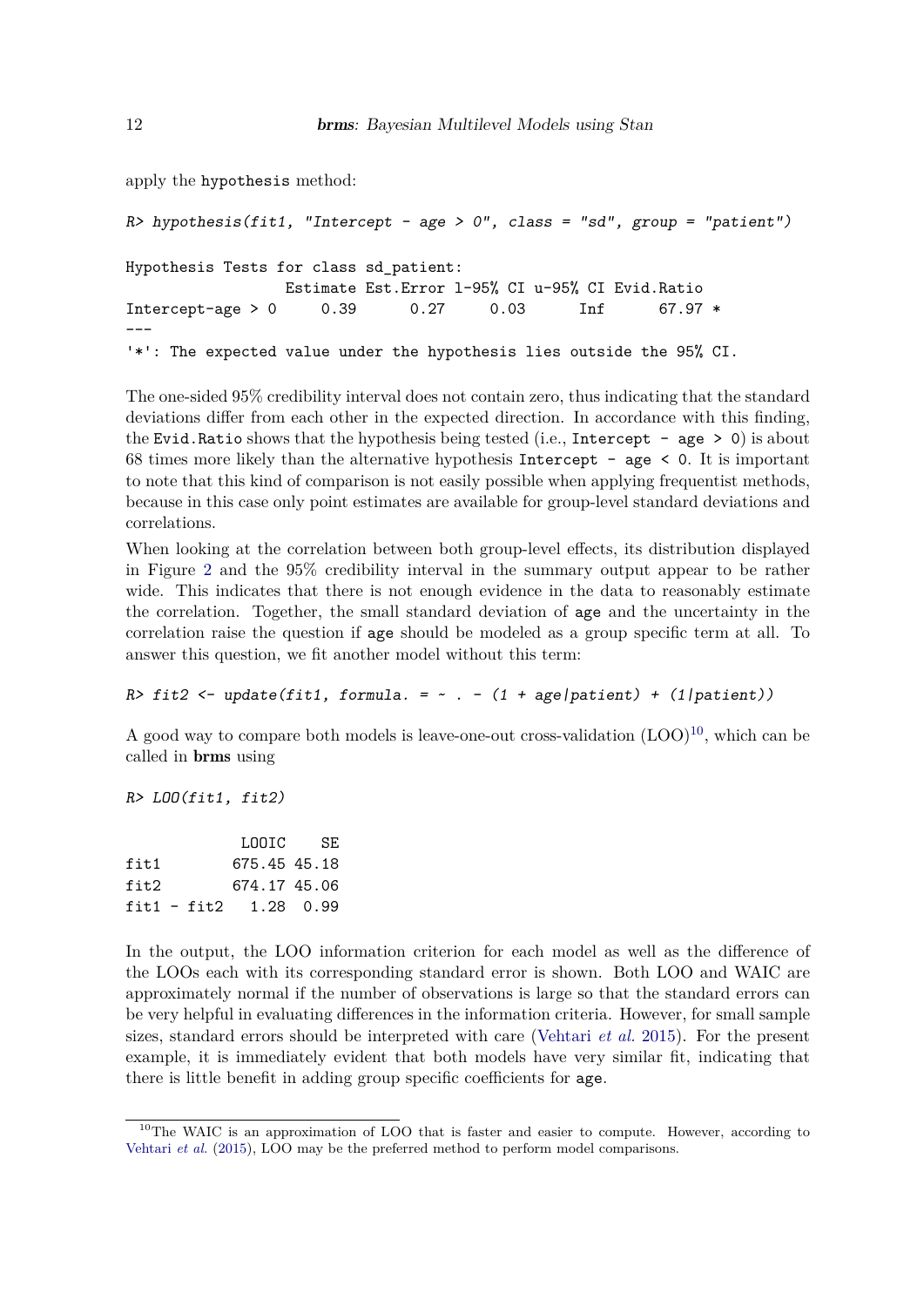#### **4.8. Modeling ordinal data**

In the following, we want to briefly discuss a second example to demonstrate the capabilities of brms in handling ordinal data. [Ezzet and Whitehead](#page-20-6) [\(1991\)](#page-20-6) analyze data from a twotreatment, two-period crossover trial to compare 2 inhalation devices for delivering the drug salbutamol in 286 asthma patients. Patients were asked to rate the clarity of leaflet instructions accompanying each device, using a four-point ordinal scale. Ratings are predicted by treat to indicate which of the two inhaler devices was used, period to indicate the time of administration, and carry to model possible carry over effects.

```
R> data("inhaler")
R> head(inhaler, n = 1)
 subject rating treat period carry
1 1 1 0.5 0.5 0
```
Typically, the ordinal response is assumed to originate from the categorization of a latent continuous variable. That is there are *K* latent thresholds (model intercepts), which partition the continuous scale into the  $K+1$  observable, ordered categories. Following this approach leads to the cumulative or graded-response model [\(Samejima 1969\)](#page-22-14) for ordinal data implemented in many R packages. In brms, it is available via family cumulative. Fitting the cumulative model to the inhaler data, also incorporating an intercept varying by subjects, may look this:

## *fit3 <- brm(formula = rating ~ treat + period + carry + (1|subject), data = inhaler, family = cumulative)*

While the support for ordinal data in most  $R$  packages ends here<sup>[11](#page-12-0)</sup>, **brms** allows changes to this basic model in at least three ways. First of all, three additional ordinal families are implemented. Families sratio (stopping ratio) and cratio (continuation ratio) are so called sequential models [\(Tutz 1990\)](#page-22-15). Both are equivalent to each other for symmetric link functions such as logit but will differ for asymmetric ones such as cloglog. The fourth ordinal family is acat (adjacent category) also known as partial credits model [\(Masters 1982;](#page-21-13) [Andrich 1978b\)](#page-19-5). Second, restrictions to the thresholds can be applied. By default, thresholds are ordered for family cumulative or are completely free to vary for the other families. This is indicated by argument threshold = "flexible" (default) in brm. Using threshold = "equidistant" forces the distance between two adjacent thresholds to be the same, that is

$$
\tau_k = \tau_1 + (k-1)\delta
$$

for thresholds  $\tau_k$  and distance  $\delta$  (see also [Andrich 1978a;](#page-19-6) [Andrich 1978b;](#page-19-5) [Andersen 1977\)](#page-19-7). Third, the assumption that predictors have constant effects across categories may be relaxed for non-cumulative ordinal models [\(Van Der Ark 2001;](#page-23-4) [Tutz 2000\)](#page-22-16) leading to category specific effects. For instance, variable treat may only have an impact on the decision between category 3 and 4, but not on the lower categories. Without using category specific effects, such a pattern would remain invisible.

<span id="page-12-0"></span> $11$ Exceptions known to us are the packages ordinal [\(Christensen 2015\)](#page-20-14) and VGAM [\(Yee 2010\)](#page-23-5). The former supports only cumulative models but with different modeling option for the thresholds. The latter supports all four ordinal families also implemented in brms as well as category specific effects but no group-specific effects.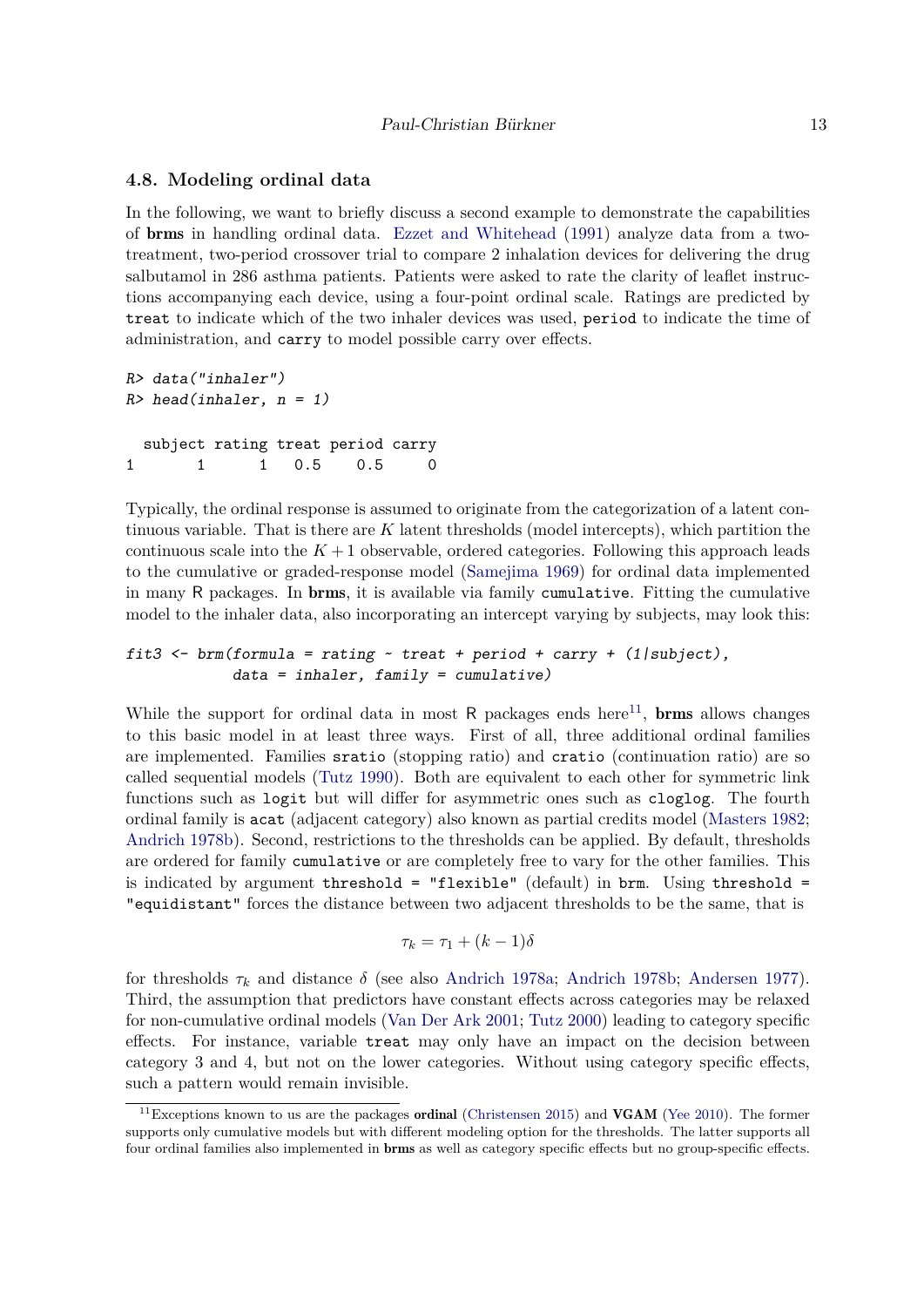To illustrate all three modeling options at once, we fit a (hardly theoretically justified) stopping ratio model with equidistant thresholds and category specific effects for variable treat on which we apply an informative prior.

```
fit4 <- brm(formula = rating ~ period + carry + cs(treat) + (1|subject),
           data = inhaler, family = sratio, threshold = "equidistant",
           prior = set_prior("normal(-1,2)", coef = "treat"))
```
Note that priors are defined on category specific effects in the same way as for other populationlevel effects. A model summary can be obtained in the same way as before:

```
R> summary(fit4, waic = TRUE)
Family: sratio (logit)
Formula: rating \sim period + carry + cs(treat) + (1 | subject)
  Data: inhaler (Number of observations: 572)
Samples: 4 chains, each with iter = 2000; warmup = 1000; thin = 1;
       total post-warmup samples = 4000
  WAIC: 911.9
Group-Level Effects:
~subject (Number of levels: 286)
           Estimate Est.Error l-95% CI u-95% CI Eff.Sample Rhat
sd(Intercept) 1.05 0.23 0.56 1.5 648 1
Population-Level Effects:
          Estimate Est.Error l-95% CI u-95% CI Eff.Sample Rhat
Intercept[1] 0.72 0.13 0.48 0.99 2048 1
Intercept[2] 2.67 0.35 2.00 3.39 969 1
Intercept[3] 4.62 0.66 3.36 5.95 1037 1
period 0.25 0.18 -0.09 0.61 4000 1
carry -0.26 0.22 -0.70 0.17 1874 1
treat[1] -0.96 0.30 -1.56 -0.40 1385 1
treat[2] -0.65 0.49 -1.60 0.27 4000 1
treat[3] -2.65 1.21 -5.00 -0.29 4000 1
Family Specific Parameters:
    Estimate Est.Error l-95% CI u-95% CI Eff.Sample Rhat
delta 1.95 0.32 1.33 2.6 1181 1
Samples were drawn using sampling(NUTS). For each parameter, Eff.Sample
is a crude measure of effective sample size, and Rhat is the potential
```
scale reduction factor on split chains (at convergence, Rhat  $= 1$ ).

Trace and density plots of the model parameters as produced by  $plot(fit4)$  can be found in Figure [4.](#page-26-0) We see that three intercepts (thresholds) and three effects of treat have been estimated, because a four-point scale was used for the ratings. The treatment effect seems to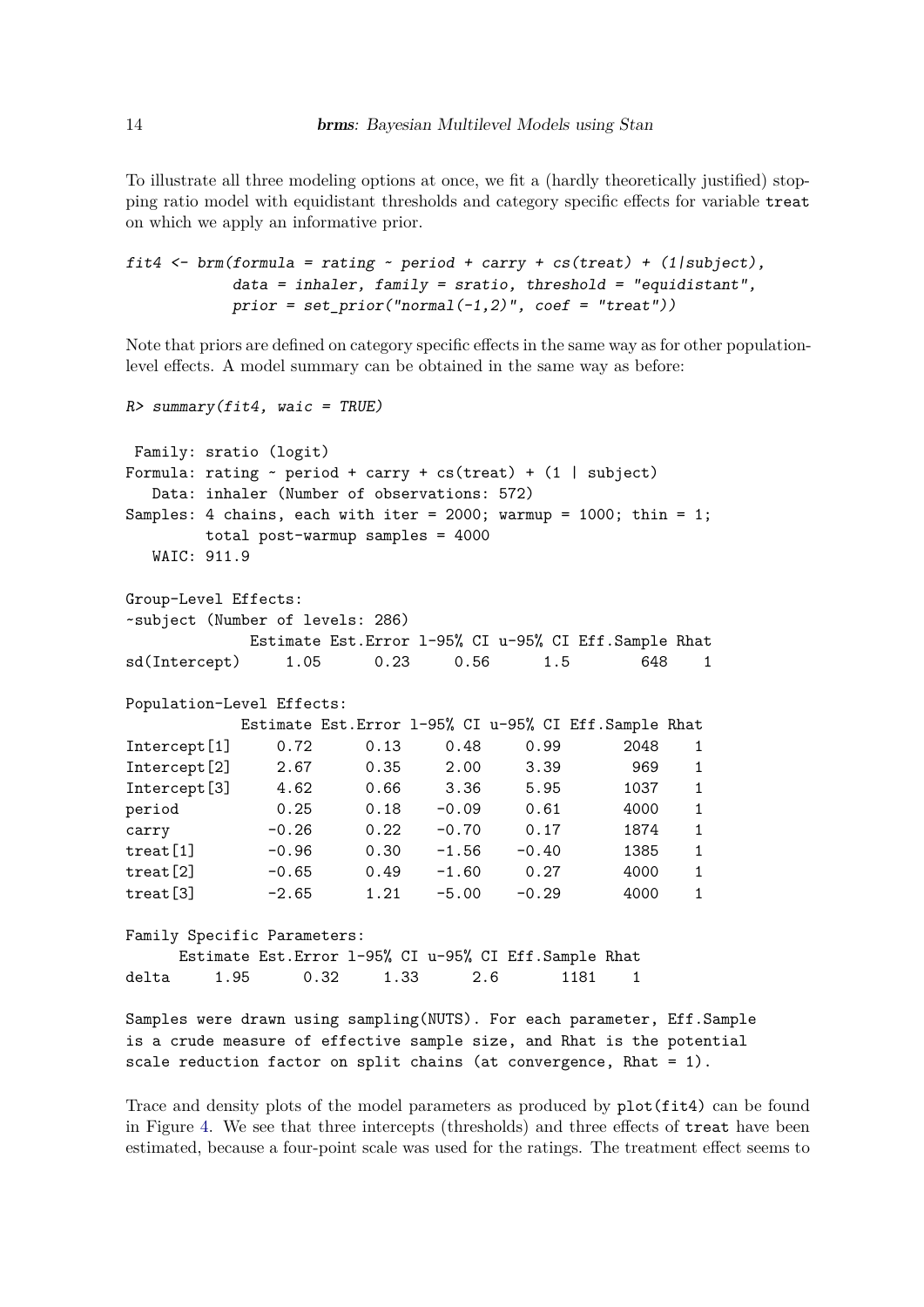#### Paul-Christian Bürkner 15

be strongest between category 3 and 4. At the same time, however, the credible interval is also much larger. In fact, the intervals of all three effects of treat are highly overlapping, which indicates that there is not enough evidence in the data to support category specific effects. On the bottom of the output, parameter delta specifies the distance between two adjacent thresholds and indeed the intercepts differ from each other by the magnitude of delta.

# **5. Comparison between packages**

Over the years, many R packages have been developed that implement MLMs, each being more or less general in their supported models. Comparing all of them to brms would be too extensive and barely helpful for the purpose of the present paper. Accordingly, we concentrate on a comparison with four packages. These are lme4 [\(Bates](#page-19-2) *et al.* [2015\)](#page-19-2) and MCMCglmm [\(Hadfield 2010\)](#page-21-1), which are possibly the most general and widely applied R packages for MLMs, as well as rstanarm [\(Gabry and Goodrich 2016\)](#page-20-15) and rethinking [\(McElreath 2016\)](#page-21-14), which are both based on **Stan**. As opposed to the other packages, **rethinking** was primarily written for teaching purposes and requires the user to specify the full model explicitly using its own simplified BUGS-like syntax thus helping users to better understand the models that are fitted to their data.

Regarding model families, all five packages support the most common types such as linear and binomial models as well as Poisson models for count data. Currently, brms and MCMCglmm provide more flexibility when modeling categorical and ordinal data. In addition, brms supports robust linear regression using Student's distribution, which is also implemented on a GitHub branch of **rstanarm.** MCMCglmm allows fitting multinomial models that are currently not available in the other packages.

Generalizing classical MLMs, brms and MCMCglmm allow fiting zero-inflated and hurdle models dealing with excess zeros in the response. Furthermore, brms supports non-linear models similar to the nlme package [\(Pinheiro, Bates, DebRoy, Sarkar, and R Core Team](#page-22-17) [2016\)](#page-22-17) providing great flexibility but also requiring more care to produce reasonable results. Another flexible model class are generalized additive mixed models [\(Hastie and Tibshirani](#page-21-15) [1990;](#page-21-15) [Wood 2011;](#page-23-6) [Zuur 2014\)](#page-23-7), which can be fitted with brms and rstanarm.

In all five packages, there are quite a few additional modeling options. Variable link functions can be specified in all packages except for MCMCglmm, in which only one link is available per family. **MCMCglmm** generally supports multivariate responses using data in wide format, whereas **brms** currently only offers this option for families gaussian and student. It should be noted that it is always possible to transform data from wide to long format for compatibility with the other packages. Autocorrelation of the response can only be fitted in **brms**, which supports auto-regressive as well as moving-average effects. For ordinal models in brms, effects of predictors may vary across different levels of the response as explained in the inhaler example. A feature currently exclusive to **rethinking** is the possibility to impute missing values in the predictor variables.

Information criteria are available in all three packages. The advantage of WAIC and LOO implemented in brms, rstanarm, and rethinking is that their standard errors can be easily estimated to get a better sense of the uncertainty in the criteria. Comparing the prior options of the Bayesian packages, **brms** and **rethinking** offer a little more flexibility than **MCMCglmm** and rstanarm, as virtually any prior distribution can be applied on population-level effects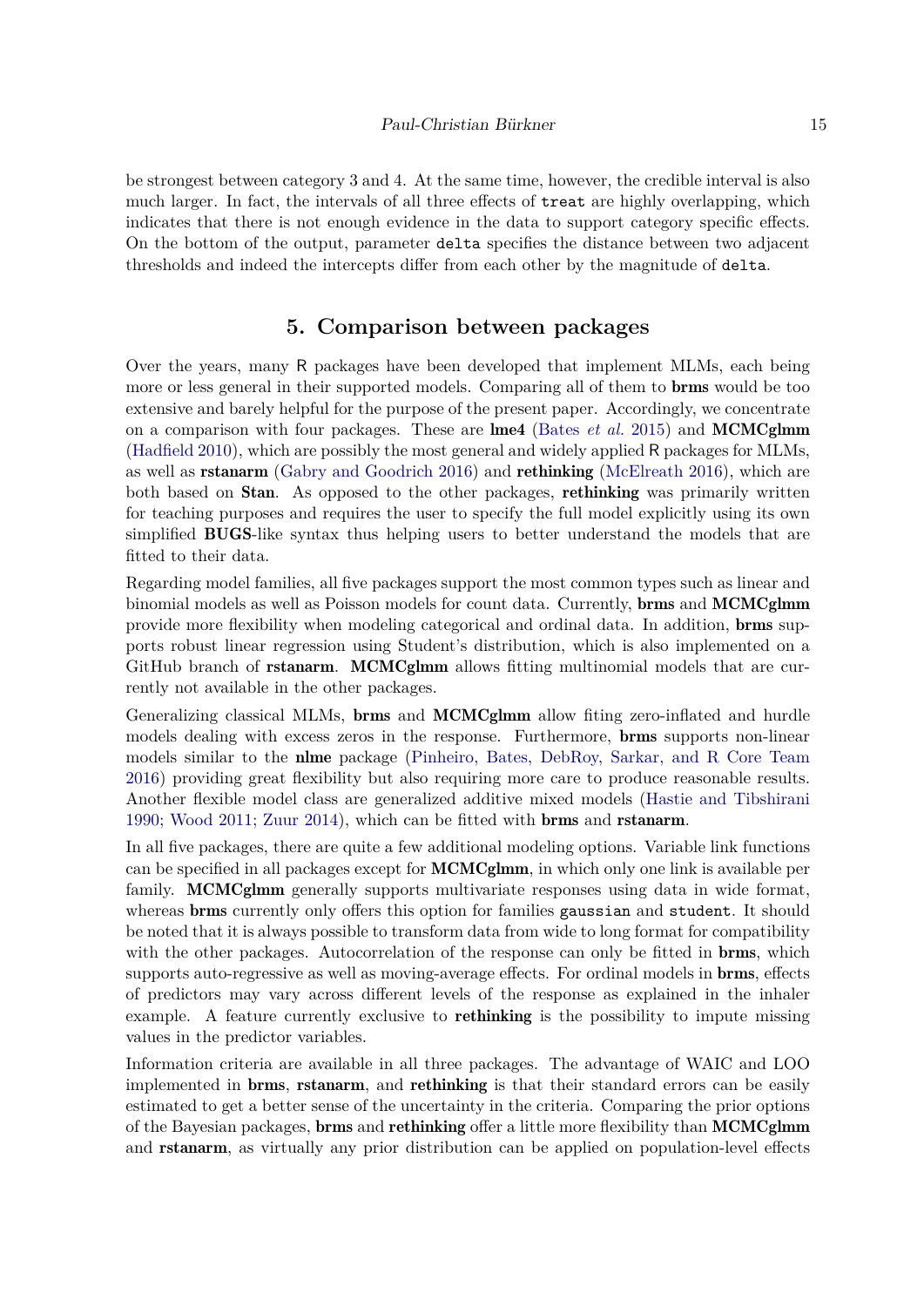as well as on the standard deviations of group-level effects. In addition, we believe that the way priors are specified in **brms** and **rethinking** is more intuitive as it is directly evident what prior is actually applied. A more detailed comparison of the packages can be found in Table [1](#page-16-0) and Table [2.](#page-17-0) To facilitate the understanding of the model formulation in brms, Table [3](#page-18-0) shows lme4 function calls to fit sample models along with the equivalent brms syntax.

So far the focus was only on capabilities. Another important topic is speed, especially for more complex models. Of course, **lme4** is usually much faster than the other packages as it uses maximum likelihood methods instead of MCMC algorithms, which are slower by design. To compare the efficiency of the four Bayesian packages, we fitted multilevel models on real data sets using the minimum effective sample size divided by sampling time as a measure of sampling efficiency. One should always aim at running multiple chains as one cannot be sure that a single chain really explores the whole posterior distribution. However, as MCMCglmm does not come with a built-in option to run multiple chains, we used only a single chain to fit the models after making sure that it leads to the same results as multiple chains. The R code allowing to replicate the results is available as supplemental material.

The first thing that becomes obvious when fitting the models is that **brms** and **rethinking** need to compile the C++ model before actually fitting it, because the Stan code being parsed to C++ is generated on the fly based on the user's input. Compilation takes about a half to one minute depending on the model complexity and computing power of the machine. This is not required by **rstanarm** and **MCMCglmm**, although the former is also based on **Stan**, as compilation takes place only once at installation time. While the latter approach saves the compilation time, the former is more flexible when it comes to model specification. For small and simple models, compilation time dominates the overall computation time, but for larger and more complex models, sampling will take several minutes or hours so that one minute more or less will not really matter, anymore. Accordingly, the following comparisons do not include the compilation time.

In models containing only group-specific intercepts, **MCMCglmm** is usually more efficient than the Stan packages. However, when also estimating group-specific slopes, MCMCglmm falls behind the other packages and quite often refuses to sample at all unless one carefully specifies informative priors. Note that these results are obtained by running only a single chain. For all three Stan packages, sampling efficiency can easily be increased by running multiple chains in parallel. Comparing the **Stan** packages to each other, **brms** is usually most efficient for models with group-specific terms, whereas rstanarm tends to be roughly 50% to 75% as efficient at least for the analyzed data sets. The efficiency of **rethinking** is more variable depending on the model formulation and data, sometimes being slightly ahead of the other two packages, but usually being considerably less efficient. Generally, rethinking loses efficiency for models with many population-level effects presumably because one cannot use design matrices and vectorized prior specifications for population-level parameters. Note that it was not possible to specify the exact same priors across packages due to varying parameterizations. Of course, efficiency depends heavily on the model, chosen priors, and data at hand so that the present results should not be over-interpreted.

# **6. Conclusion**

The present paper is meant to provide a general overview on the R package **brms** implement-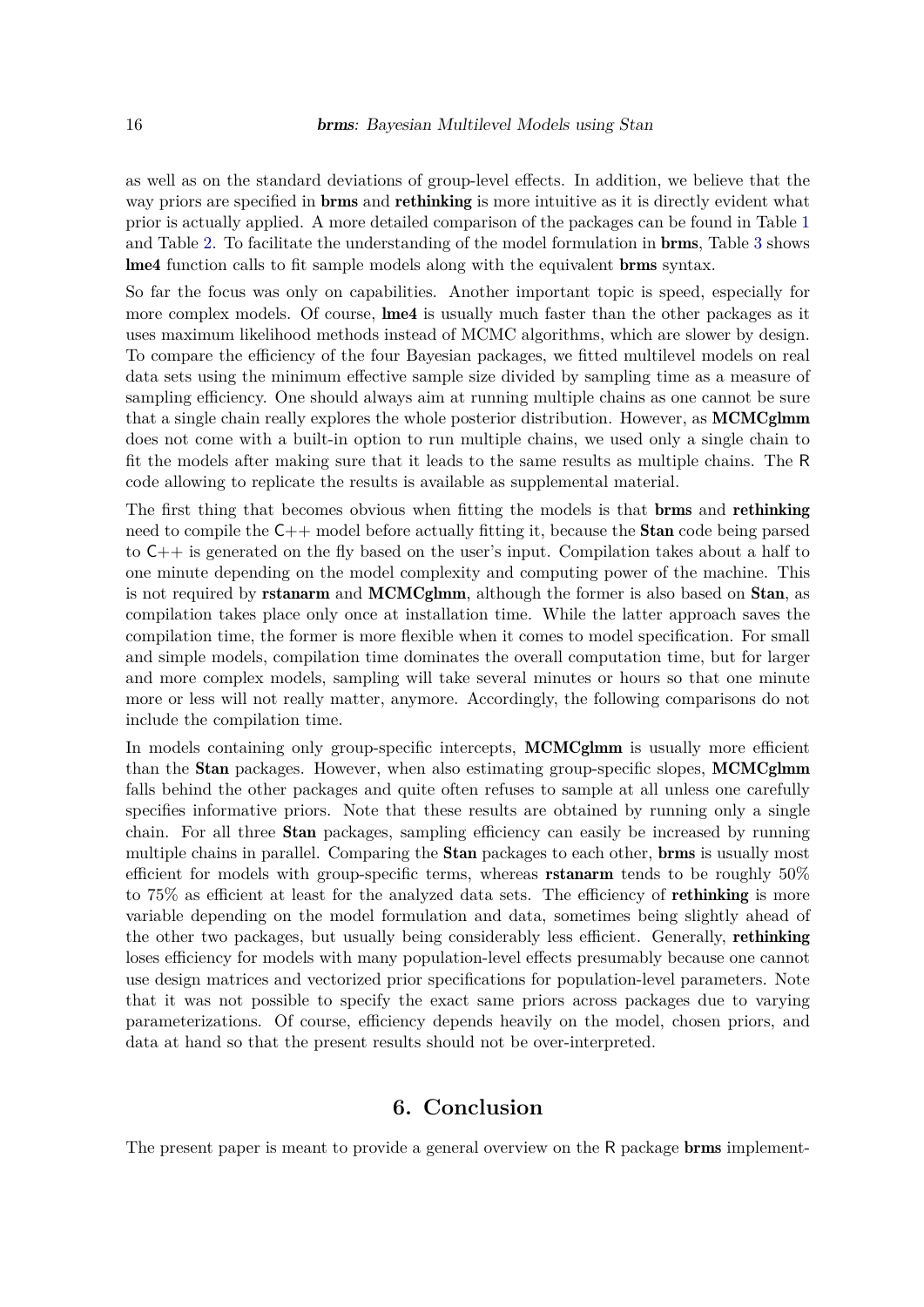|                                   | brms          | lme <sub>4</sub>           | <b>MCMCglmm</b>         |
|-----------------------------------|---------------|----------------------------|-------------------------|
| Supported model types:            |               |                            |                         |
| Linear models                     | yes           | yes                        | yes                     |
| Robust linear models              | yes           | no                         | no                      |
| Binomial models                   | yes           | yes                        | yes                     |
| Categorical models                | yes           | no                         | yes                     |
| Multinomial models                | no            | no                         | yes                     |
| Count data models                 | yes           | yes                        | yes                     |
| Survival models                   | ${\rm yes}^1$ | yes                        | yes                     |
| Ordinal models                    | various       | no                         | cumulative              |
| Zero-inflated and hurdle models   | yes           | no                         | yes                     |
| Generalized additive models       | yes           | no                         | no                      |
| Non-linear models                 | yes           | no                         | $\mathbf{n}$            |
| Additional modeling options:      |               |                            |                         |
| Variable link functions           | various       | various                    | $\mathbf{n}$            |
| Weights                           | yes           | yes                        | $\mathbf{n}$            |
| Offset                            | yes           | yes                        | using priors            |
| Multivariate responses            | limited       | no                         | yes                     |
| Autocorrelation effects           | yes           | no                         | no                      |
| Category specific effects         | yes           | no                         | no                      |
| Standard errors for meta-analysis | yes           | $\mathop{\mathrm{no}}$     | yes                     |
| Censored data                     | yes           | no                         | yes                     |
| Truncated data                    | yes           | no                         | no                      |
| Customized covariances            | yes           | no                         | yes                     |
| Missing value imputation          | no            | no                         | $\mathbf{n}$            |
| Bayesian specifics:               |               |                            |                         |
| parallelization                   | yes           |                            | $\mathbf{n}\mathbf{o}$  |
| population-level priors           | flexible      | $\overline{\phantom{0}}^3$ | normal                  |
| group-level priors                | normal        | $\overline{\phantom{0}}^3$ | normal                  |
| covariance priors                 | flexible      | $\overline{\phantom{0}}^3$ | restricted <sup>4</sup> |
| Other:                            |               |                            |                         |
| Estimator                         | HMC, NUTS     | ML, REML                   | $MH, Gibbs^2$           |
| Information criterion             | WAIC, LOO     | AIC, BIC                   | DIC                     |
| $C++$ compiler required           | yes           | no                         | $\mathbf{n}$            |
| Modularized                       | no            | yes                        | no                      |

<span id="page-16-0"></span>Table 1: Comparison of the capabilities of the brms, lme4 and MCMCglmm package. Notes: (1) Weibull family only available in brms. (2) Estimator consists of a combination of both algorithms. (3) Priors may be imposed using the blme package [\(Chung](#page-20-16) *et al.* [2013\)](#page-20-16). (4) For details see [Hadfield](#page-21-1) [\(2010\)](#page-21-1).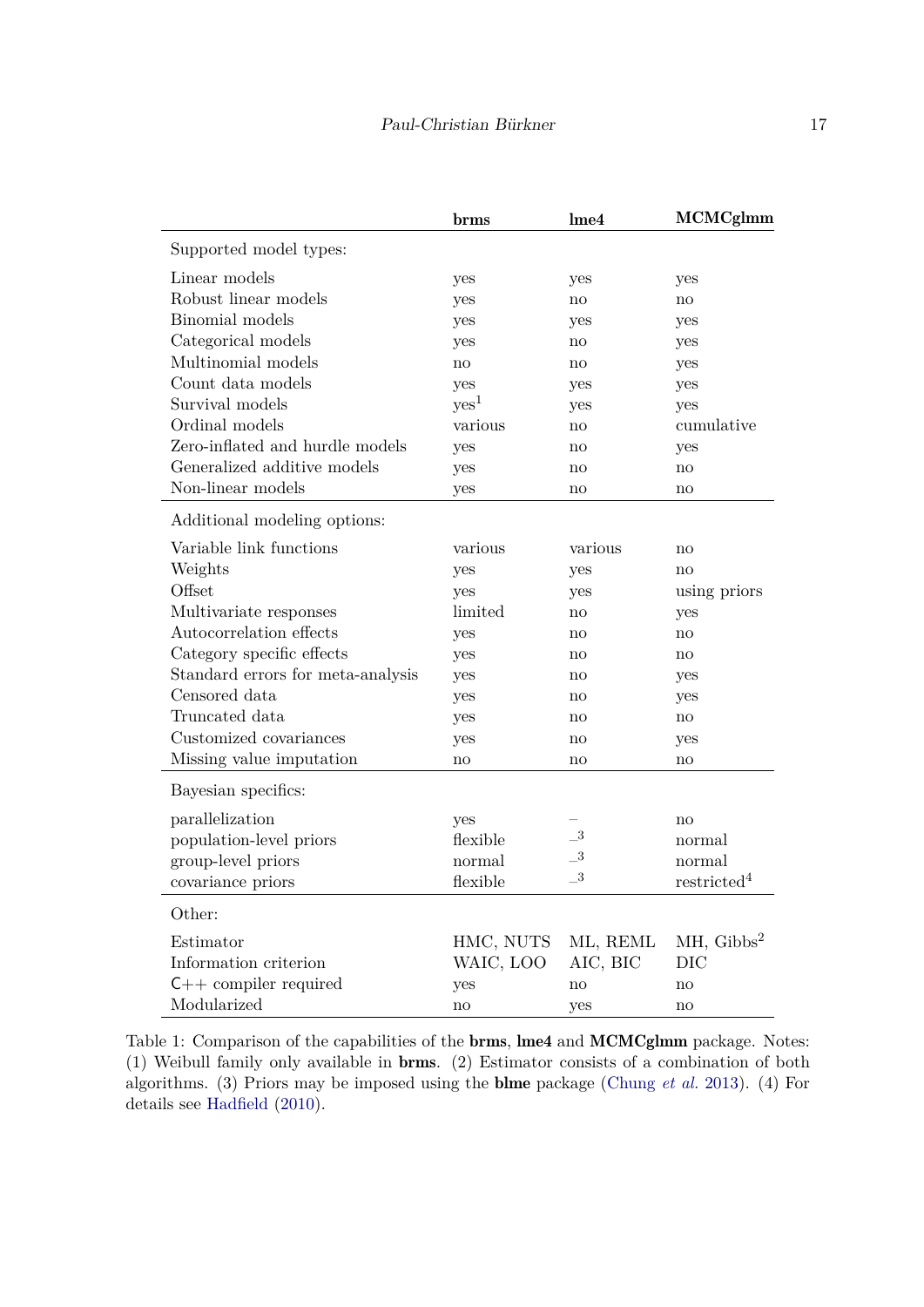|                                   | brms             | rstanarm                | rethinking             |
|-----------------------------------|------------------|-------------------------|------------------------|
| Supported model types:            |                  |                         |                        |
| Linear models                     | yes              | yes                     | yes                    |
| Robust linear models              | yes              | $\mathrm{ves}^1$        | $\mathbf{n}$           |
| Binomial models                   | yes              | yes                     | yes                    |
| Categorical models                | yes              | no                      | no                     |
| Multinomial models                | no               | no                      | no                     |
| Count data models                 | yes              | yes                     | yes                    |
| Survival models                   | yes <sup>2</sup> | yes                     | yes                    |
| Ordinal models                    | various          | cumulative <sup>3</sup> | no                     |
| Zero-inflated and hurdle models   | yes              | no                      | no                     |
| Generalized additive models       | yes              | yes                     | no                     |
| Non-linear models                 | yes              | no                      | limited <sup>4</sup>   |
| Additional modeling options:      |                  |                         |                        |
| Variable link functions           | various          | various                 | various                |
| Weights                           | yes              | yes                     | no                     |
| Offset                            | yes              | yes                     | yes                    |
| Multivariate responses            | limited          | no                      | no                     |
| Autocorrelation effects           | yes              | no                      | $\mathbf{n}\mathbf{o}$ |
| Category specific effects         | yes              | no                      | no                     |
| Standard errors for meta-analysis | yes              | $\mathop{\mathrm{no}}$  | no                     |
| Censored data                     | yes              | no                      | no                     |
| Truncated data                    | yes              | no                      | yes                    |
| Customized covariances            | yes              | no                      | no                     |
| Missing value imputation          | no               | no                      | yes                    |
| Bayesian specifics:               |                  |                         |                        |
| parallelization                   | yes              | yes                     | yes                    |
| population-level priors           | flexible         | normal, Student-t       | flexible               |
| group-level priors                | normal           | normal                  | normal                 |
| covariance priors                 | flexible         | restricted <sup>5</sup> | flexible               |
| Other:                            |                  |                         |                        |
| Estimator                         | HMC, NUTS        | HMC, NUTS               | HMC, NUTS              |
| Information criterion             | WAIC, LOO        | AIC, LOO                | AIC, LOO               |
| $C++$ compiler required           | yes              | no                      | yes                    |
| Modularized                       | no               | no                      | no                     |

<span id="page-17-0"></span>Table 2: Comparison of the capabilities of the **brms**, **rstanarm** and **rethinking** package. Notes: (1) Currently only implemented on a branch on GitHub. (2) Weibull family only available in brms. (3) No group-level terms allowed. (4) The parser is mainly written for linear models but also accepts some non-linear model specifications. (5) For details see [https:](https://github.com/stan-dev/rstanarm/wiki/Prior-distributions) [//github.com/stan-dev/rstanarm/wiki/Prior-distributions](https://github.com/stan-dev/rstanarm/wiki/Prior-distributions).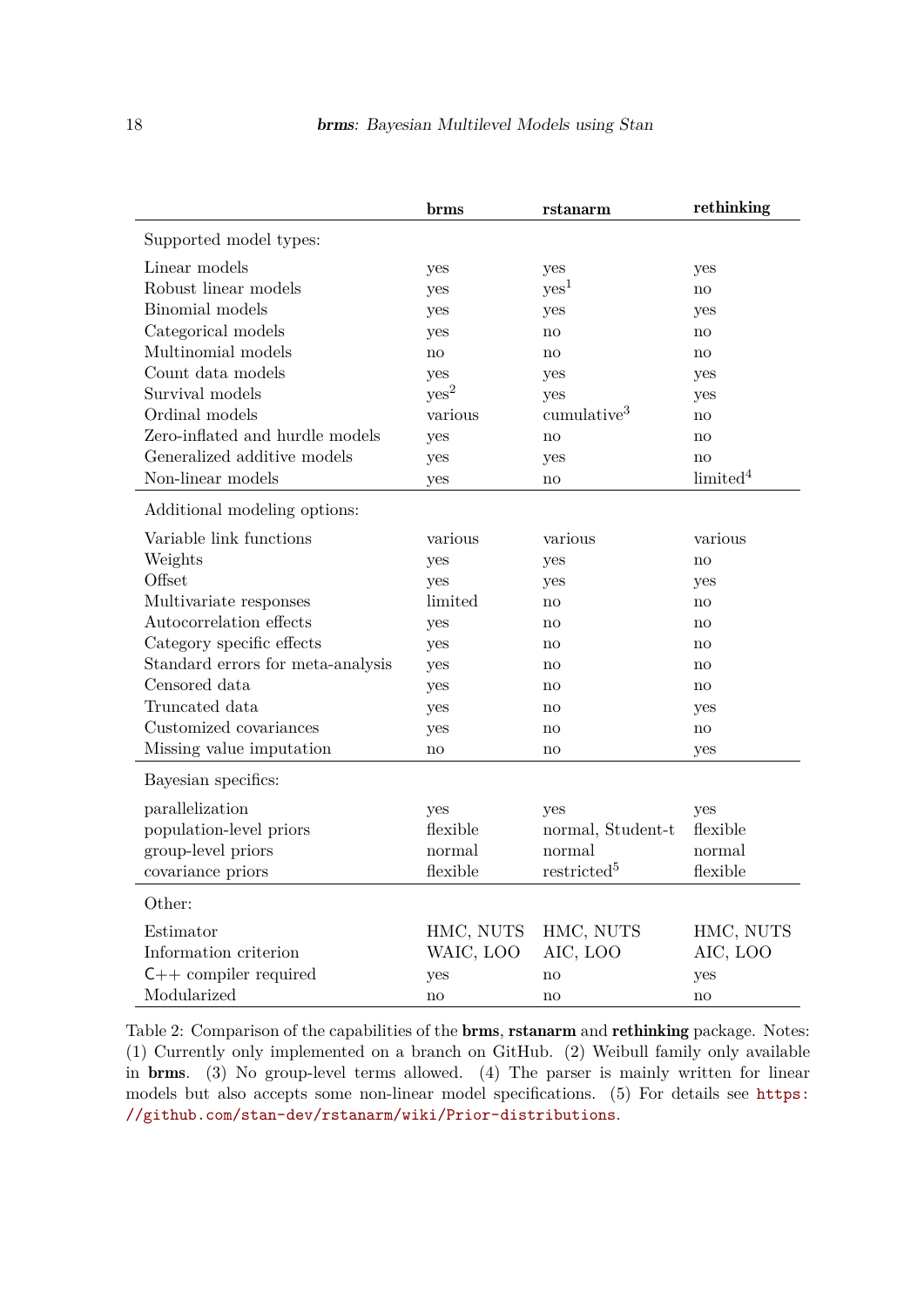| Dataset                  | Function call                                                                                                                                      |
|--------------------------|----------------------------------------------------------------------------------------------------------------------------------------------------|
| cake                     |                                                                                                                                                    |
| Ime4                     | $lmer(angle ~ recipe * temperature + (1 recipe:replicate),$<br>$data = cake)$                                                                      |
| brms                     | brm(angle $\sim$ recipe * temperature + (1  recipe: replicate),<br>$data = cake)$                                                                  |
| sleepstudy               |                                                                                                                                                    |
| Ime4                     | $lmer(Rearation ~ Days + (Days Subject), data = sleepstudy)$                                                                                       |
| brms                     | brm(Reaction $\sim$ Days + (Days   Subject), data = sleepstudy)                                                                                    |
| cbpp <sup>1</sup>        |                                                                                                                                                    |
| $l$ me $4$               | glmer(cbind(incidence, size - incidence) $\sim$ period + (1   herd),<br>$family = binomial("logit"), data = cbpp)$                                 |
| brms                     | brm(incidence   trials(size) $\sim$ period + (1   herd),<br>$family = binomial("logit"), data = cbpp)$                                             |
| grouseticks <sup>1</sup> |                                                                                                                                                    |
| Ime4                     | glmer(TICKS $\sim$ YEAR + HEIGHT + (1 BROOD) + (1 LOCATION),<br>$family = poisson("log")$ , data = grouseticks)                                    |
| brms                     | $\text{brm(TICKS} \sim \text{YEAR} + \text{HEIGHT} + (1  \text{BROOD}) + (1  \text{LOCATION}),$<br>$family = poisson("log")$ , data = grouseticks) |
| VerbAgg <sup>2</sup>     |                                                                                                                                                    |
| Ime4                     | glmer(r2 $\sim$ (Anger + Gender + btype + situ) <sup>2</sup> + (1 id)<br>+ (1 item), family = binomial, data = VerbAgg)                            |
| brms                     | brm(r2 $\sim$ (Anger + Gender + btype + situ) <sup>2</sup> + (1 id)<br>+ (1 item), family = bernoulli, data = VerbAgg)                             |

<span id="page-18-0"></span>Table 3: Comparison of the model syntax of lme4 and brms using data sets included in lme4. Notes: (1) Default links are used to that the link argument may be omitted. (2) Fitting this model takes some time. A proper prior on the population-level effects (e.g., prior = set\_prior("normal(0,5)")) may help in increasing sampling speed.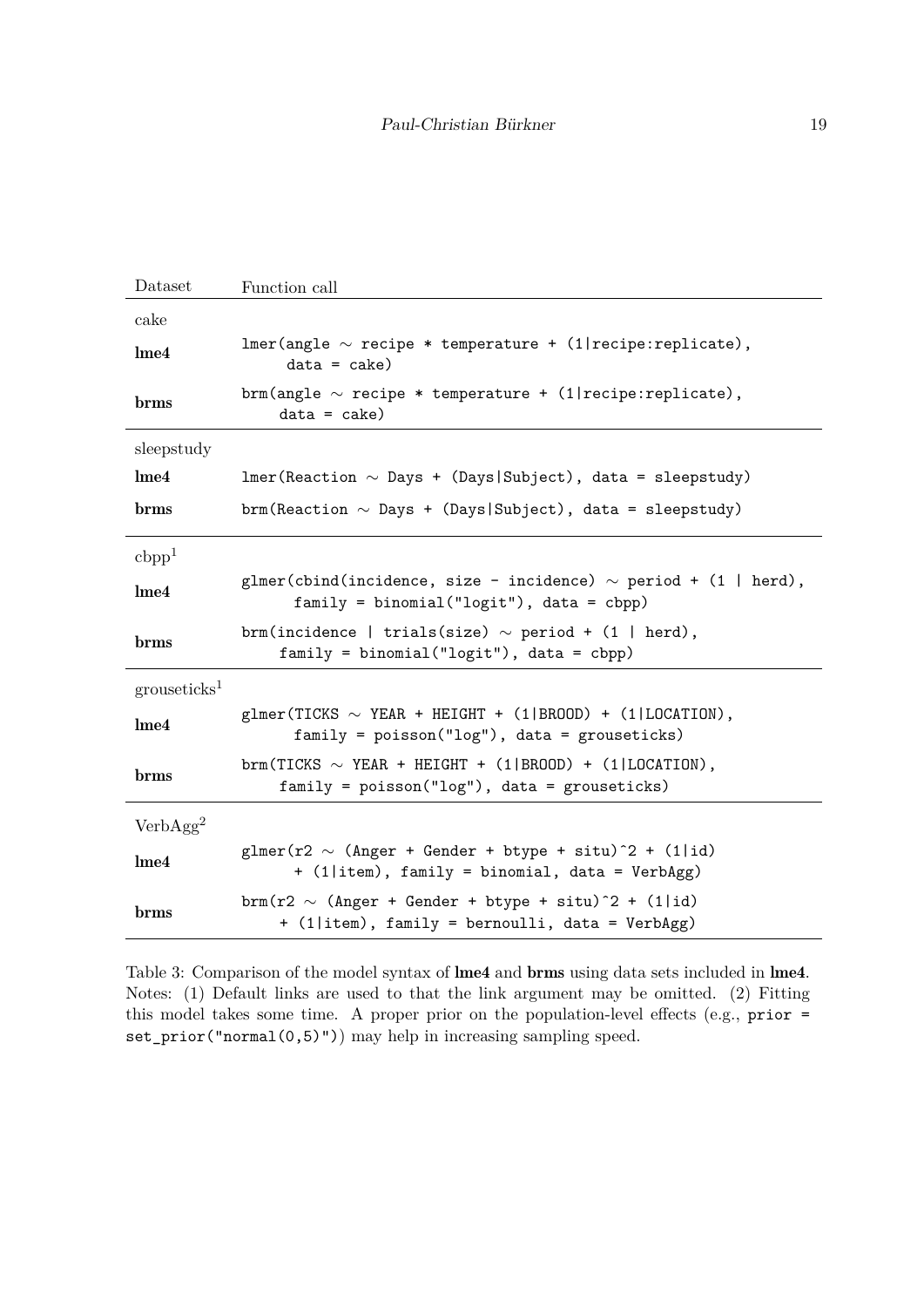ing MLMs using the probabilistic programming language Stan for full Bayesian inference. Although only a small selection of the modeling options available in brms are discussed in detail, I hope that this article can serve as a good starting point to further explore the capabilities of the package.

For the future, I have several plans on how to improve the functionality of brms. I want to include multivariate models that can handle multiple response variables coming from different distributions as well as new correlation structures for instance for spatial data. Similarily, distributional regression models as well as mixture response distributions appear to be valuable extensions of the package. I am always grateful for any suggestions and ideas regarding new features.

# **Acknowledgments**

First of all, I would like to thank the Stan Development Team for creating the probabilistic programming language Stan, which is an incredibly powerful and flexible tool for performing full Bayesian inference. Without it, **brms** could not fit a single model. Two anonymous reviewers provided very detailed and thoughtful suggestions to substantially improve both the package and the paper. Furthermore, Prof. Philipp Doebler and Prof. Heinz Holling have given valuable feedback on earlier versions of the paper. Lastly, I want to thank the many users who reported bugs or had ideas for new features, thus helping to continuously improve brms.

# **References**

- <span id="page-19-7"></span>Andersen EB (1977). "Sufficient Statistics and Latent Trait Models." *Psychometrika*, **42**(1), 69–81.
- <span id="page-19-6"></span>Andrich D (1978a). "Application of a Psychometric Rating Model to Ordered Categories which are Scored with Successive Integers." *Applied Psychological Measurement*, **2**(4), 581– 594.
- <span id="page-19-5"></span>Andrich D (1978b). "A Rating Formulation for Ordered Response Categories." *Psychometrika*, **43**(4), 561–573.
- <span id="page-19-4"></span>Apple Inc (2015). Xcode *Software, Version 7*. Cupertino, USA. URL [https://developer.](https://developer.apple.com/xcode/) [apple.com/xcode/](https://developer.apple.com/xcode/).
- <span id="page-19-2"></span>Bates D, Mächler M, Bolker B, Walker S (2015). "Fitting Linear Mixed-Effects Models Using lme4." *Journal of Statistical Software*, **67**(1), 1–48.
- <span id="page-19-1"></span>Brown H, Prescott R (2015). *Applied Mixed Models in Medicine*. John Wiley & Sons.
- <span id="page-19-0"></span>Bürkner PC (2017). "brms: An R Package for Bayesian Multilevel Models using Stan." *Journal of Statistical Software*, **80**(1), 1–28. [doi:10.18637/jss.v080.i01](https://doi.org/10.18637/jss.v080.i01).
- <span id="page-19-3"></span>Carpenter B, Gelman A, Hoffman M, Lee D, Goodrich B, Betancourt M, Brubaker MA, Guo J, Li P, Ridell A (2017). "Stan: A Probabilistic Programming Language." *Journal of Statistical Software*.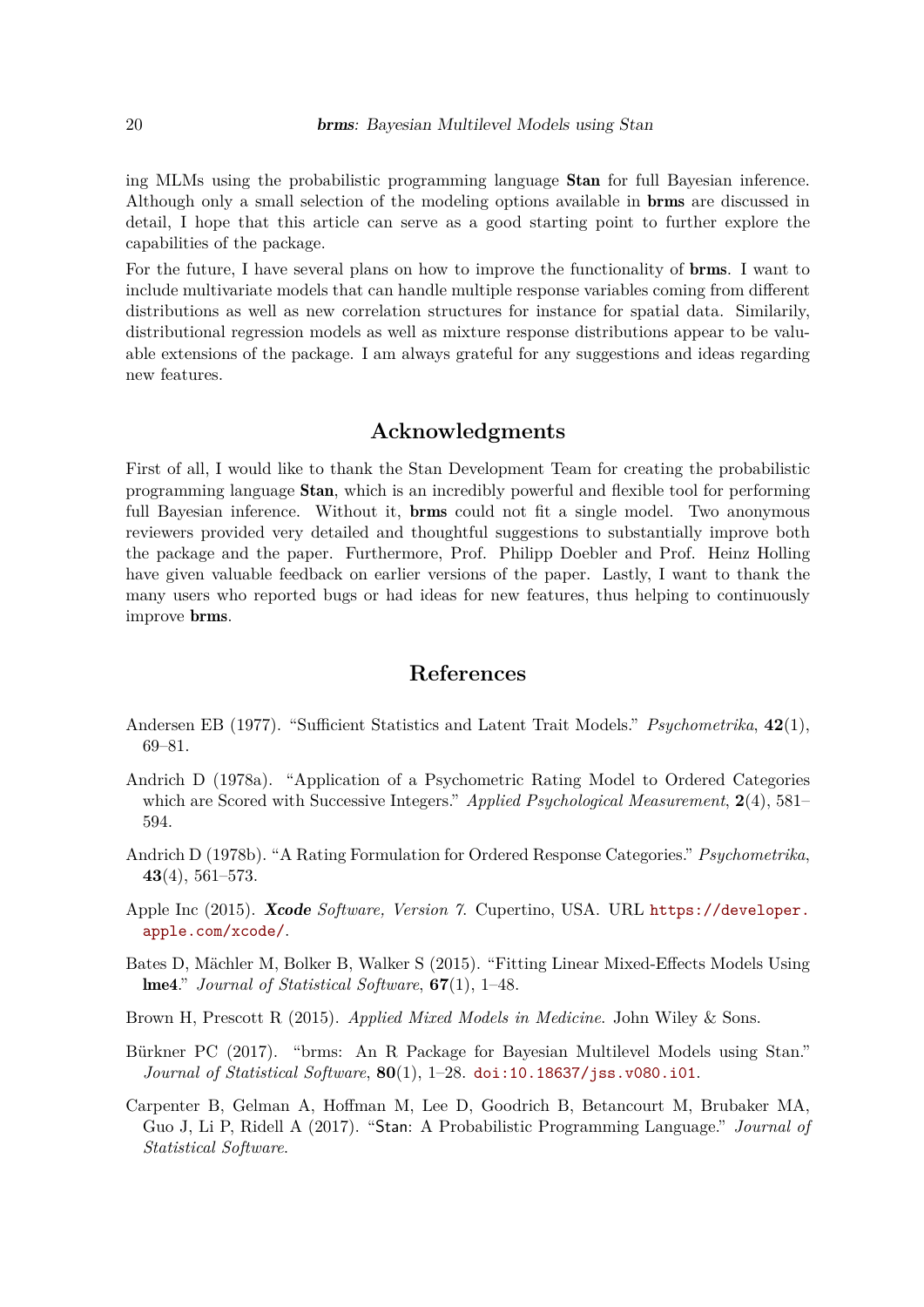- <span id="page-20-10"></span>Carvalho CM, Polson NG, Scott JG (2009). "Handling Sparsity via the Horseshoe." In *International Conference on Artificial Intelligence and Statistics*, pp. 73–80.
- <span id="page-20-11"></span>Carvalho CM, Polson NG, Scott JG (2010). "The Horseshoe Estimator for Sparse Signals." *Biometrika*, pp. 1–16.
- <span id="page-20-14"></span>Christensen RHB (2015). "ordinal – Regression Models for Ordinal Data." R package version 2015.6-28. http://www.cran.r-project.org/package=ordinal/.
- <span id="page-20-16"></span>Chung Y, Rabe-Hesketh S, Dorie V, Gelman A, Liu J (2013). "A nondegenerate penalized likelihood estimator for variance parameters in multilevel models." *Psychometrika*, **78**(4), 685–709. URL <http://gllamm.org/>.
- <span id="page-20-8"></span>Creutz M (1988). "Global Monte Carlo Algorithms for Many-Fermion Systems." *Physical Review D*, **38**(4), 1228.
- <span id="page-20-3"></span>Damien P, Wakefield J, Walker S (1999). "Gibbs Sampling for Bayesian Non-Conjugate and Hierarchical Models by Using Auxiliary Variables." *Journal of the Royal Statistical Society B, Statistical Methodology*, pp. 331–344.
- <span id="page-20-0"></span>Demidenko E (2013). *Mixed Models: Theory and Applications with* R. John Wiley & Sons.
- <span id="page-20-5"></span>Duane S, Kennedy AD, Pendleton BJ, Roweth D (1987). "Hybrid Monte Carlo." *Physics Letters B*, **195**(2), 216–222.
- <span id="page-20-6"></span>Ezzet F, Whitehead J (1991). "A Random Effects Model for Ordinal Responses from a Crossover Trial." *Statistics in Medicine*, **10**(6), 901–907.
- <span id="page-20-7"></span>Fox J, Weisberg S (2011). *An R companion to Applied Regression, Second Edition*. Sage.
- <span id="page-20-13"></span>Gabry J (2015). shinystan*: Interactive Visual and Numerical Diagnostics and Posterior Analysis for Bayesian Models*. R Package Version 2.0.0, URL [http://CRAN.R-project.](http://CRAN.R-project.org/package=shinystan) [org/package=shinystan](http://CRAN.R-project.org/package=shinystan).
- <span id="page-20-15"></span>Gabry J, Goodrich B (2016). *rstanarm: Bayesian Applied Regression Modeling via* Stan. R package version 2.9.0-3, URL <https://CRAN.R-project.org/package=rstanarm>.
- <span id="page-20-9"></span>Gelfand AE, Dey DK, Chang H (1992). "Model Determination Using Predictive Distributions with Implementation via Sampling-Based Methods." *Technical report*, DTIC Document.
- <span id="page-20-2"></span>Gelfand AE, Smith AF (1990). "Sampling-Based Approaches to Calculating Marginal Densities." *Journal of the American Statistical Association*, **85**(410), 398–409.
- <span id="page-20-12"></span>Gelman A (2006). "Prior Distributions for Variance Parameters in Hierarchical Models." *Bayesian Analysis*, **1**(3), 515–534.
- <span id="page-20-4"></span>Gelman A, Carlin JB, Stern HS, Rubin DB (2014). *Bayesian Data Analysis*, volume 2. Taylor & Francis.
- <span id="page-20-1"></span>Gelman A, Hill J (2006). *Data Analysis Using Regression and Multilevel/Hierarchical Models*. Cambridge University Press.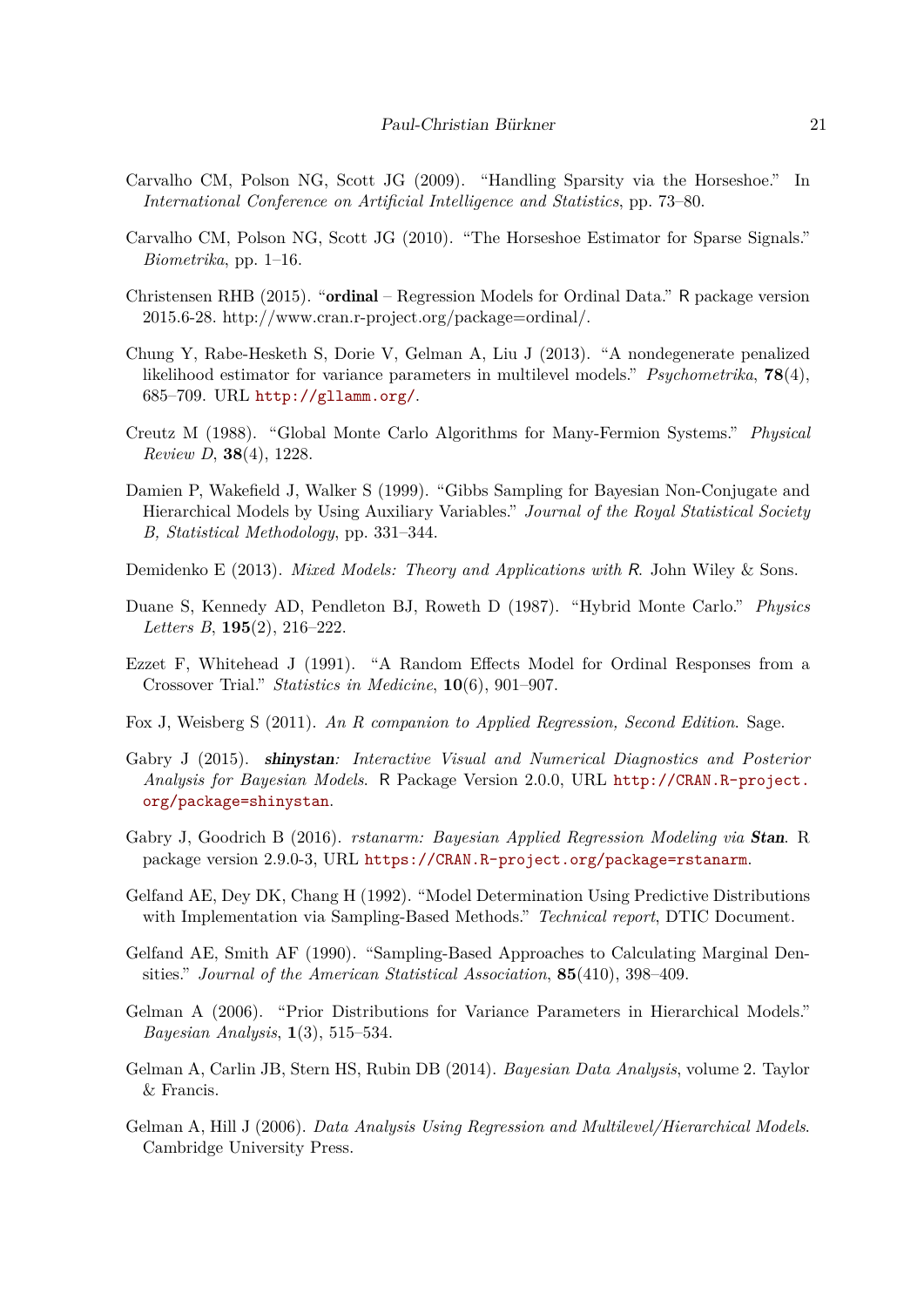- <span id="page-21-12"></span>Gelman A, Rubin DB (1992). "Inference from Iterative Simulation Using Multiple Sequences." *Statistical Science*, pp. 457–472.
- <span id="page-21-4"></span>Geman S, Geman D (1984). "Stochastic Relaxation, Gibbs Distributions, and the Bayesian Restoration of Images." *IEEE Transactions on Pattern Analysis and Machine Intelligence*, (6), 721–741.
- <span id="page-21-10"></span>Griewank A, Walther A (2008). *Evaluating Derivatives: Principles and Techniques of Algorithmic Differentiation*. Siam.
- <span id="page-21-1"></span>Hadfield JD (2010). "MCMC Methods for Multi-Response Generalized Linear Mixed Models: the MCMCglmm R Package." *Journal of Statistical Software*, **33**(2), 1–22.
- <span id="page-21-15"></span>Hastie TJ, Tibshirani RJ (1990). *Generalized Additive Models*, volume 43. CRC Press.
- <span id="page-21-3"></span>Hastings WK (1970). "Monte Carlo Sampling Methods Using Markov Chains and their Applications." *Biometrika*, **57**(1), 97–109.
- <span id="page-21-5"></span>Hoffman MD, Gelman A (2014). "The No-U-Turn Sampler: Adaptively Setting Path Lengths in Hamiltonian Monte Carlo." *The Journal of Machine Learning Research*, **15**(1), 1593– 1623.
- <span id="page-21-11"></span>Ionides EL (2008). "Truncated Importance Sampling." *Journal of Computational and Graphical Statistics*, **17**(2), 295–311.
- <span id="page-21-9"></span>Juárez MA, Steel MF (2010). "Model-Based Clustering of Non-Gaussian Panel Data Based on Skew-t Distributions." *Journal of Business & Economic Statistics*, **28**(1), 52–66.
- <span id="page-21-7"></span>Kass RE, Natarajan R (2006). "A Default Conjugate Prior for Variance Components in Generalized Linear Mixed Models (Comment on Article by Browne and Draper)." *Bayesian Analysis*, **1**(3), 535–542.
- <span id="page-21-8"></span>Lewandowski D, Kurowicka D, Joe H (2009). "Generating Random Correlation Matrices Based on Vines and Extended Onion Method." *Journal of Multivariate Analysis*, **100**(9), 1989–2001.
- <span id="page-21-0"></span>Lunn DJ, Thomas A, Best N, Spiegelhalter D (2000). "WinBUGS a Bayesian Modelling Framework: Concepts, Structure, and Extensibility." *Statistics and Computing*, **10**(4), 325–337.
- <span id="page-21-13"></span>Masters GN (1982). "A Rasch Model for Partial Credit Scoring." *Psychometrika*, **47**(2), 149–174.
- <span id="page-21-14"></span>McElreath R (2016). *rethinking: Statistical Rethinking Course and Book Package*. R package version 1.58, URL <https://github.com/rmcelreath/rethinking>.
- <span id="page-21-6"></span>McGilchrist C, Aisbett C (1991). "Regression with Frailty in Survival Analysis." *Biometrics*, pp. 461–466.
- <span id="page-21-2"></span>Metropolis N, Rosenbluth AW, Rosenbluth MN, Teller AH, Teller E (1953). "Equation of State Calculations by Fast Computing Machines." *The Journal of Chemical Physics*, **21**(6), 1087–1092.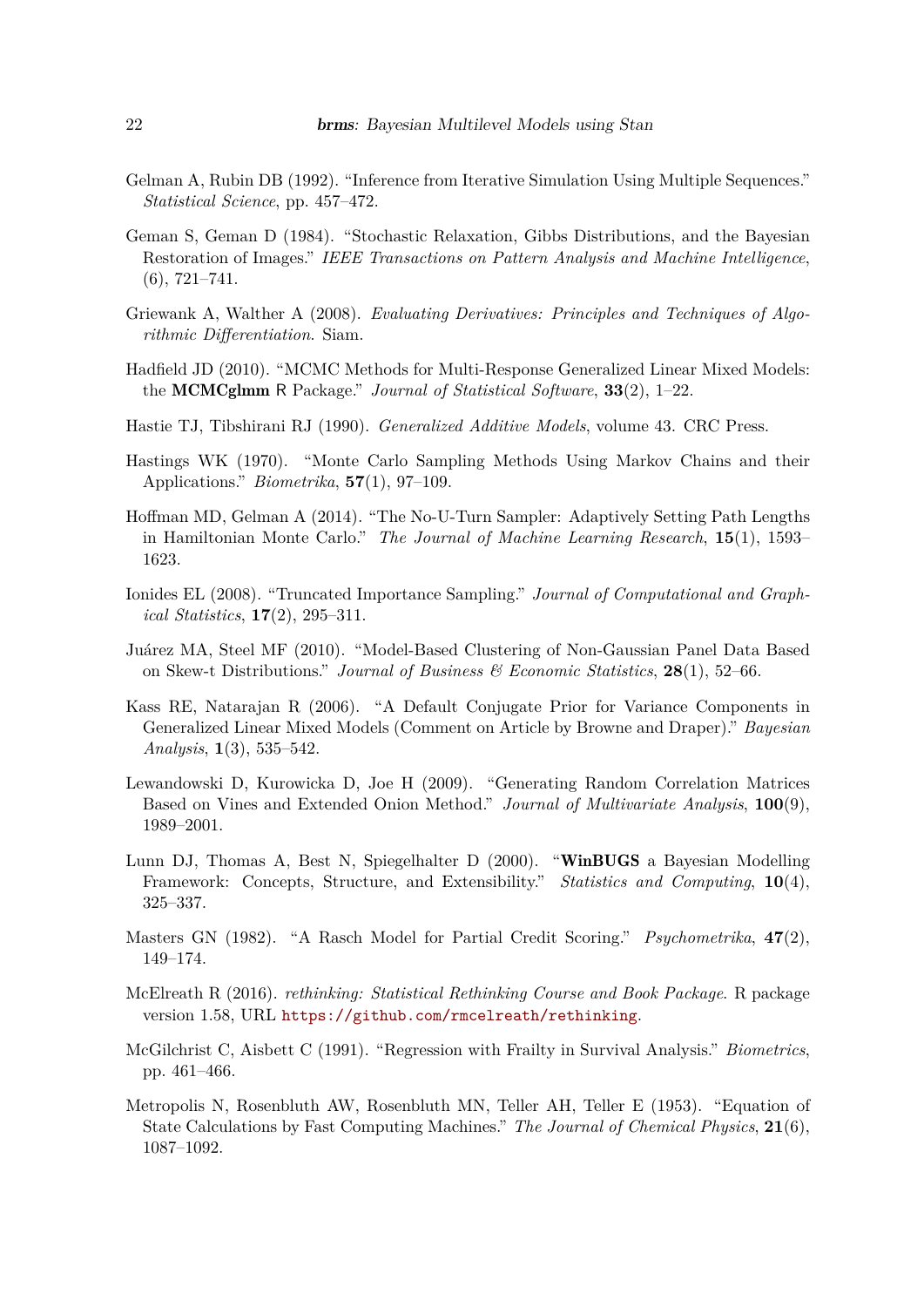- <span id="page-22-9"></span>Natarajan R, Kass RE (2000). "Reference Bayesian Methods for Generalized Linear Mixed Models." *Journal of the American Statistical Association*, **95**(449), 227–237.
- <span id="page-22-6"></span>Neal RM (2003). "Slice Sampling." *The Annals of Statistics*, pp. 705–741.
- <span id="page-22-7"></span>Neal RM (2011). *Handbook of Markov Chain Monte Carlo*, volume 2, chapter MCMC Using Hamiltonian Dynamics. CRC Press.
- <span id="page-22-0"></span>Pinheiro J, Bates D (2006). *Mixed-Effects Models in* S *and* S-PLUS. Springer-Verlage Science & Business Media.
- <span id="page-22-17"></span>Pinheiro J, Bates D, DebRoy S, Sarkar D, R Core Team (2016). nlme*: Linear and Nonlinear Mixed Effects Models*. R package version 3.1-124, URL [http://CRAN.R-project.org/](http://CRAN.R-project.org/package=nlme) [package=nlme](http://CRAN.R-project.org/package=nlme).
- <span id="page-22-10"></span>Plummer M (2008). "Penalized Loss Functions for Bayesian Model Comparison." *Biostatistics*.
- <span id="page-22-4"></span>Plummer M (2013). JAGS*: Just Another Gibs Sampler*. URL [http://mcmc-jags.](http://mcmc-jags.sourceforge.net/) [sourceforge.net/](http://mcmc-jags.sourceforge.net/).
- <span id="page-22-12"></span>R Core Team (2015a). Rtools *Software, Version 3.3*. R Foundation for Statistical Computing, Vienna, Austria. URL <https://cran.r-project.org/bin/windows/Rtools/>.
- <span id="page-22-1"></span>R Core Team (2015b). R*: A Language and Environment for Statistical Computing*. R Foundation for Statistical Computing, Vienna, Austria. URL <http://www.R-project.org/>.
- <span id="page-22-14"></span>Samejima F (1969). "Estimation of Latent Ability Using a Response Pattern of Graded Scores." *Psychometrika Monograph Supplement*.
- <span id="page-22-13"></span>Singmann H, Bolker B, Westfall J (2015). afex*: Analysis of Factorial Experiments*. R package version 0.15-2, URL <https://CRAN.R-project.org/package=afex>.
- <span id="page-22-2"></span>Spiegelhalter D, Thomas A, Best N, Lunn D (2003). WinBUGS *Version - 1.4 User Manual*. URL <http://www.mrc-bsu.cam.ac.uk/bugs>.
- <span id="page-22-3"></span>Spiegelhalter D, Thomas A, Best N, Lunn D (2007). OpenBUGS *User Manual, Version 3.0.2*.
- <span id="page-22-11"></span>Spiegelhalter DJ, Best NG, Carlin BP, Van Der Linde A (2002). "Bayesian Measures of Model Complexity and Fit." *Journal of the Royal Statistical Society B, Statistical Methodology*, **64**(4), 583–639.
- <span id="page-22-5"></span>Stan Development Team (2017a). Stan*: A* C++ *Library for Probability and Sampling, Version 2.14.0*. URL <http://mc-stan.org/>.
- <span id="page-22-8"></span>Stan Development Team (2017b). Stan *Modeling Language: User's Guide and Reference Manual*. URL <http://mc-stan.org/manual.html>.
- <span id="page-22-15"></span>Tutz G (1990). "Sequential Item Response Models with an Ordered Response." *British Journal of Mathematical and Statistical Psychology*, **43**(1), 39–55.
- <span id="page-22-16"></span>Tutz G (2000). *Die Analyse Kategorialer Daten: Anwendungsorientierte Einführung in Logit-Modellierung und Kategoriale Regression*. Oldenbourg Verlag.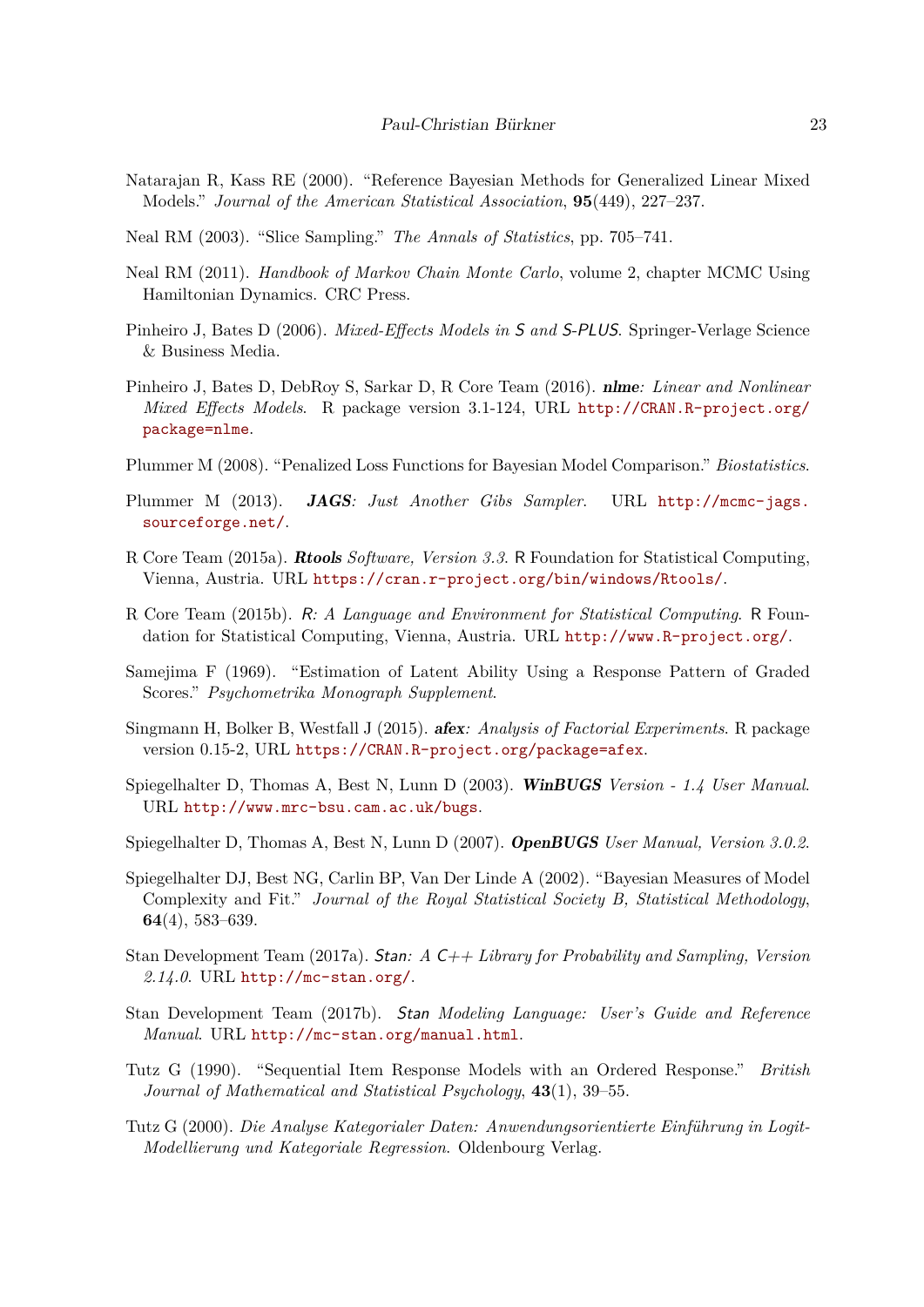- <span id="page-23-4"></span>Van Der Ark LA (2001). "Relationships and Properties of Polytomous Item Response Theory Models." *Applied Psychological Measurement*, **25**(3), 273–282.
- <span id="page-23-2"></span>van der Linde A (2005). "DIC in Variable Selection." *Statistica Neerlandica*, **59**(1), 45–56.
- <span id="page-23-1"></span>Vehtari A, Gelman A, Gabry J (2015). "Efficient Implementation of Leave-One-Out Cross-Validation and WAIC for Evaluating Fitted Bayesian Models." *Unpublished manuscript*, pp. 1–22. URL [http://www.stat.columbia.edu/~gelman/research/unpublished/loo\\_](http://www.stat.columbia.edu/~gelman/research/unpublished/loo_stan.pdf) [stan.pdf](http://www.stat.columbia.edu/~gelman/research/unpublished/loo_stan.pdf).
- <span id="page-23-3"></span>Vehtari A, Gelman A, Gabry J (2016). loo*: Efficient Leave-One-Out Cross-Validation* and WAIC for Bayesian Models. R package version 1.0.0, URL [https://github.com/](https://github.com/stan-dev/loo) [stan-dev/loo](https://github.com/stan-dev/loo).
- <span id="page-23-0"></span>Watanabe S (2010). "Asymptotic Equivalence of Bayes Cross Validation and Widely Applicable Information Criterion in Singular Learning Theory." *The Journal of Machine Learning Research*, **11**, 3571–3594.
- <span id="page-23-6"></span>Wood SN (2011). "Fast Stable Restricted Maximum Likelihood and Marginal Likelihood Estimation of Semiparametric Generalized Linear Models." *Journal of the Royal Statistical Society: Series B (Statistical Methodology)*, **73**(1), 3–36.
- <span id="page-23-5"></span>Yee TW (2010). "The VGAM Package for Categorical Data Analysis." *Journal of Statistical Software*, **32**(10), 1–34.
- <span id="page-23-7"></span>Zuur AF (2014). *A beginner's Guide to Generalized Additive Models with* R. Highland Statistics Limited.

## **Affiliation:**

Paul-Christian Bürkner E-mail: [paul.buerkner@gmail.com](mailto:paul.buerkner@gmail.com) URL: <https://paul-buerkner.github.io>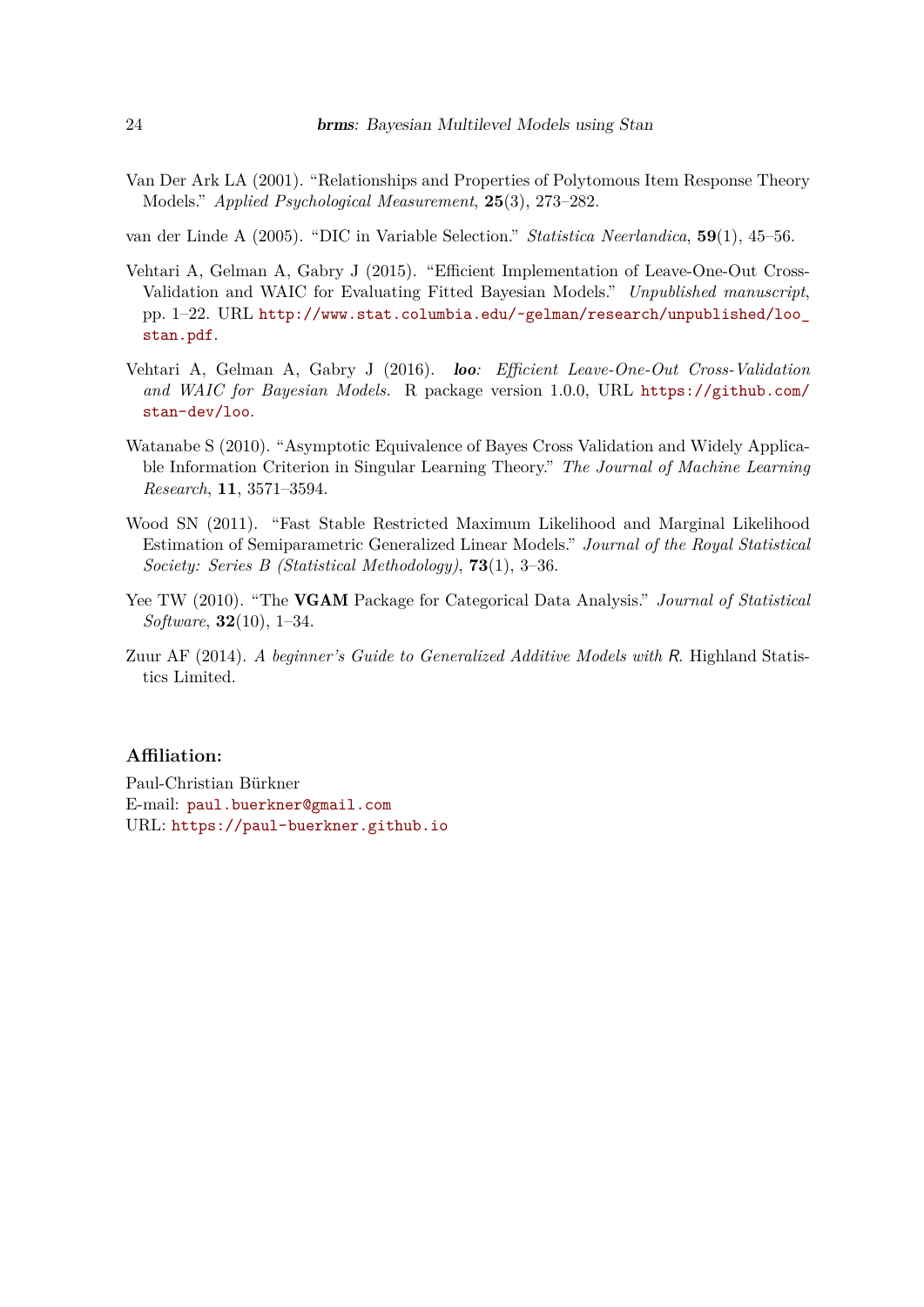

<span id="page-24-0"></span>Figure 2: Trace and Density plots of all relevant parameters of the kidney model discussed in Section [4.](#page-4-1)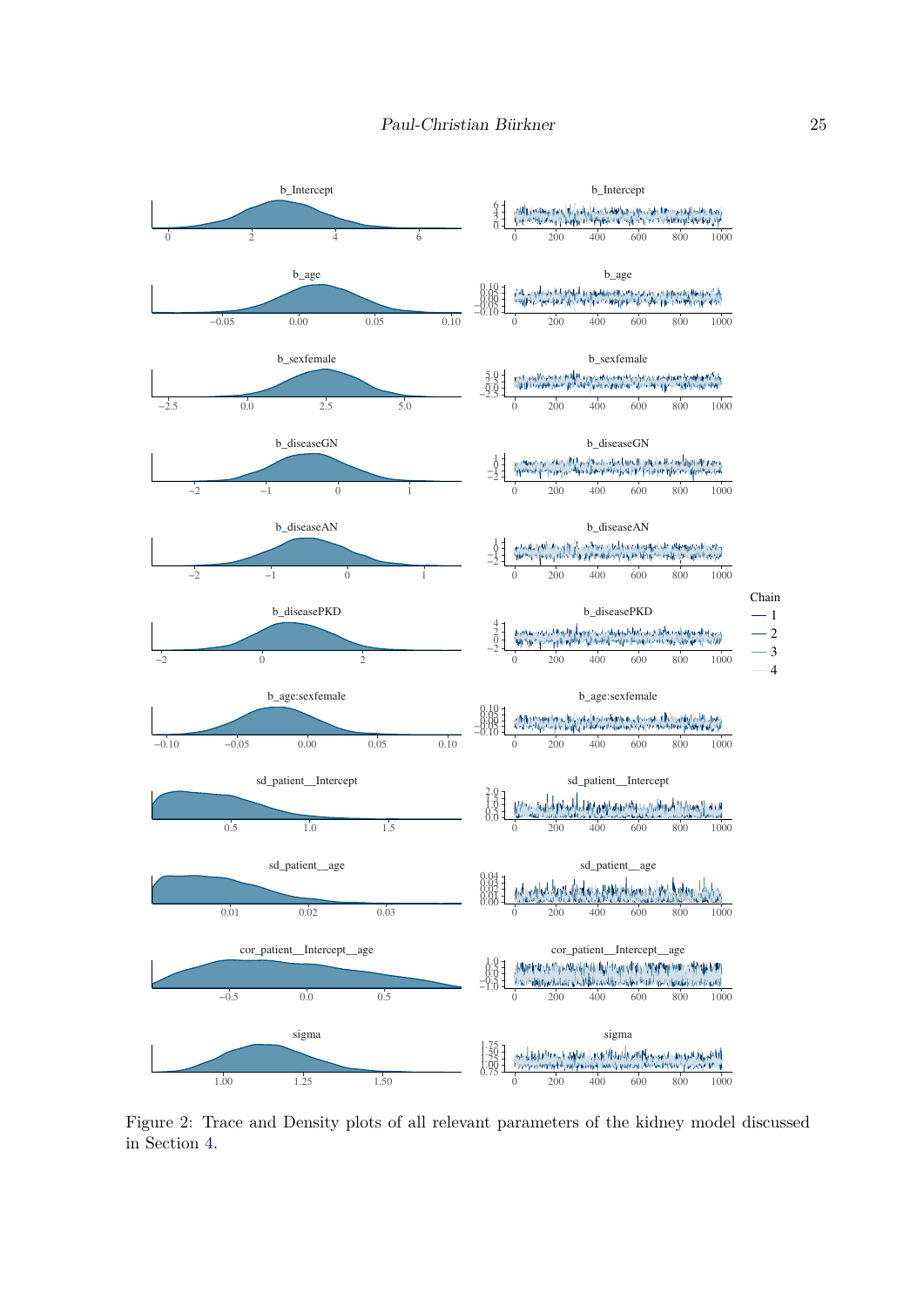

<span id="page-25-0"></span>Figure 3: Conditional effects plots of all population-level predictors of the kidney model discussed in Section [4.](#page-4-1)